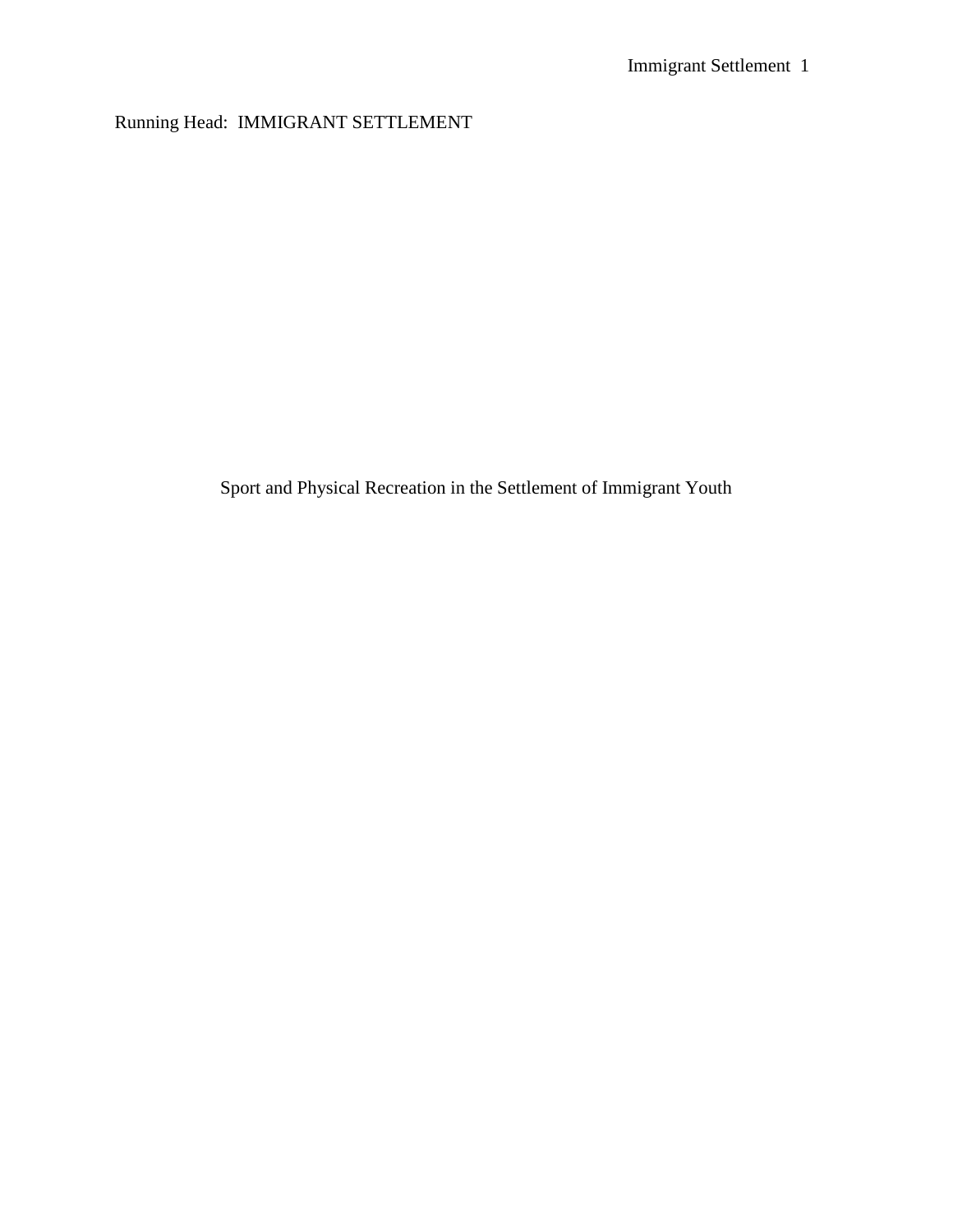Sport and Physical Recreation in the Settlement of Immigrant Youth

#### Abstract

Post-migration sport and physical activity experiences may assist young people with the impact of migration and settlement. To investigate the role of sport and physical recreation in the process of 'fitting in' to a new country, focus group interviews were conducted with 40 ESL high school students from various ethnic backgrounds who were recent immigrants to a regional city in Canada. Findings revealed that sport and recreation are perceived to be fun, healthy, and helpful in the development of language skills and an orientation to the mainstream culture; factors that have been identified elsewhere as key to successful immigrant settlement (e.g., Scott & Scott, 1989; Seat, 2000). However, participation in sport may lead to feelings of social exclusion on the part of young newcomers, because of language difficulties, unfamiliarity with mainstream sports, and prejudice on the part of their peers. The findings have implications for policy and programming that includes sport and physical recreation activities that can enhance the impact of migration.

Keywords: immigration, settlement, sport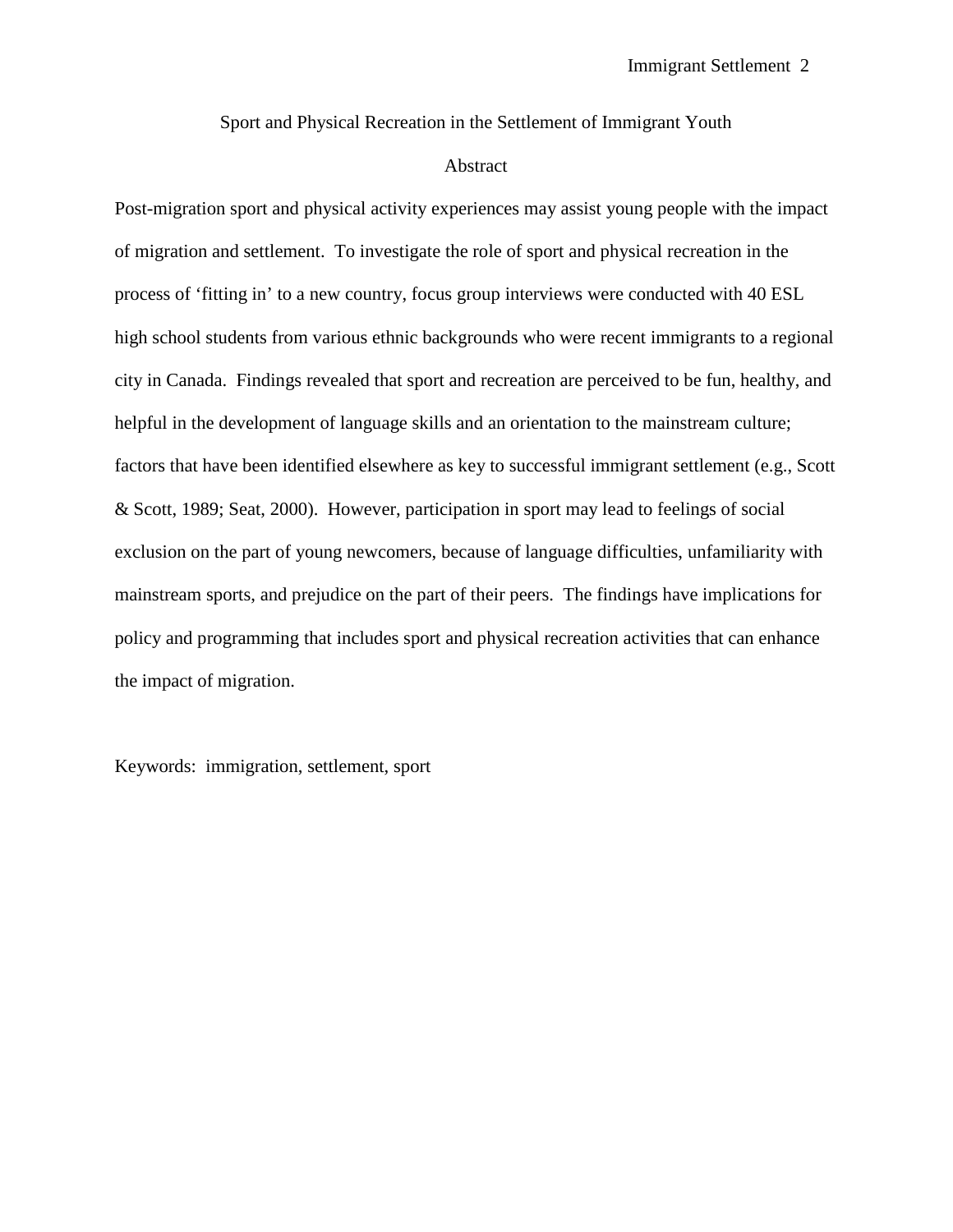Sport and Physical Recreation in the Settlement of Immigrant Youth

Canada has one of the highest proportions of immigrants to total resident population in the world, therefore, it is not surprising that immigrant settlement is a central public policy issue (Omidvar & Richmond, 2003). Settlement may be defined as "a long-term dynamic, two-way process through which, ideally, immigrants would achieve full equity and freedom of participation in society, and society would gain access to the full human resource potential in its immigrant communities" (Seat, 2000, p. 9). Settlement into a new country encompasses changes in almost every aspect of daily life, placing a range of societal demands and expectations on new arrivals (Dion & Dion, 2001). The processes facilitating or constraining the successful adaptation of newcomers into a community is a multi-faceted issue on which there is much debate (Berry, 1997; Birman & Trickett, 2001; Williams & Berry, 1991).

While the process of adjustment to life in a new country can be exigent for anyone, Kilbride, Anisef, Baichman-Anisef, and Khattar (2000) suggested that the particular challenges of adolescence are greatly compounded by the stresses of settlement. Young immigrants and refugees face physiological and psychological developmental issues specific to adolescence, and they have the added challenge of facing a socialization process that will inevitably lead to a shift in their ethnic identity (Seat, 2000). Research supports the notion that while "problems of adjustment are not inevitable among new immigrants, adolescents who immigrate are at greater risk for problems in psychological adjustment" (Ullman & Tartar, 2001, p. 449). Successful adaptation of adolescents involves balancing heritage culture and the culture of the society of settlement (Sam, 2000). These stresses are influenced by the newcomer's place of origin, age at arrival, as well as familial and socioeconomic context of settlement (Hirschman, 2001; Scott & Scott, 1989).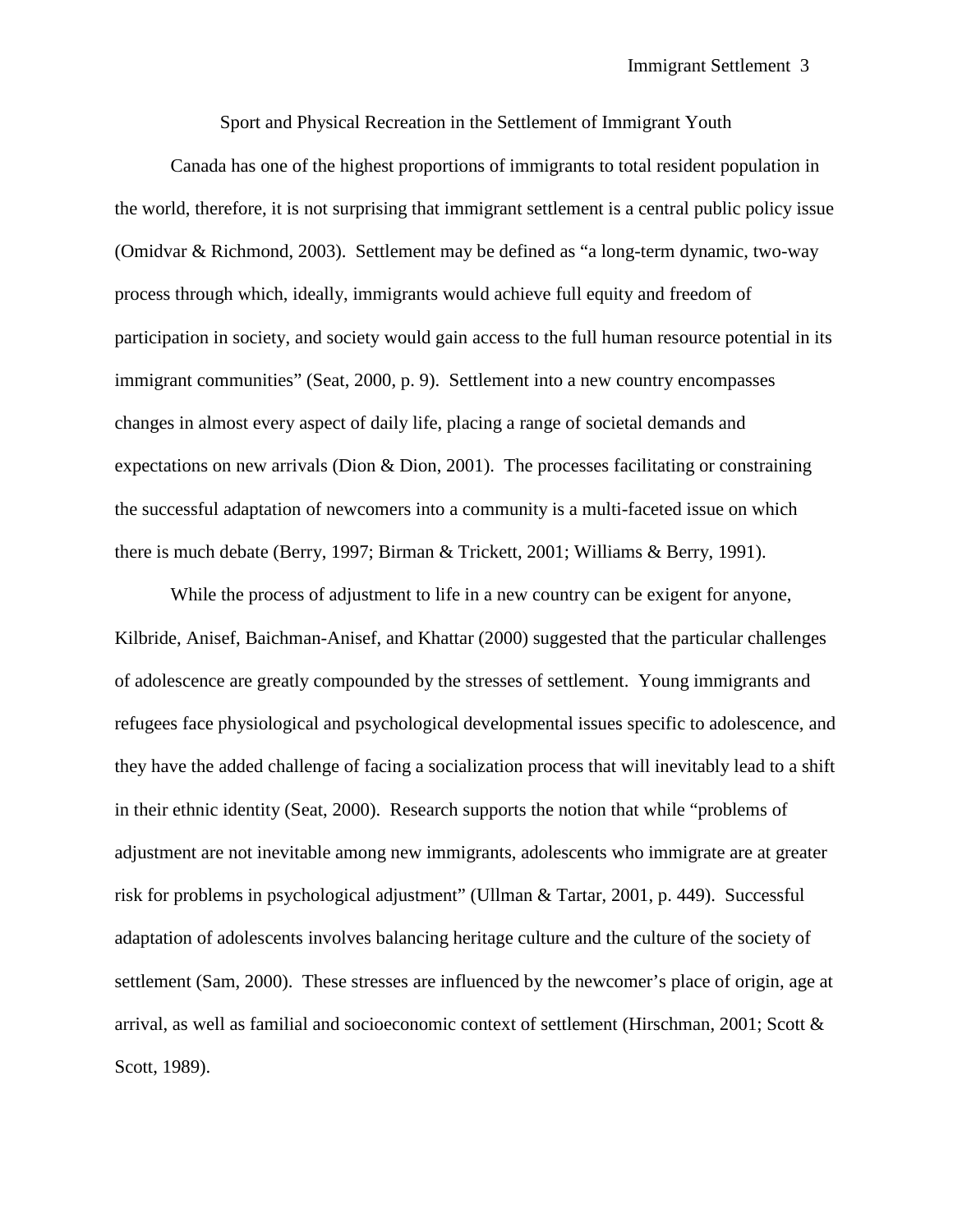It has been argued that engagement in sport and physical recreation can assist with positive identity formation, social inclusion, and the cultural transition process that recent immigrant youth face (Donnelly & Coakley, 2002; Omidvar & Richmond, 2003). Yet there is a dearth of research in this regard. One notable exception is the European Commission on Education and Culture's recently commissioned study examining "the contribution of sport, as an instrument of non-formal education, to the multicultural dialogue between young people, and the part it plays in promoting the integration of recent migratory flows" (Amara, Aquilina, & Henry, 2004, p. 5). Based on secondary data from across the 25 European Union Member States, the final report provided some evidence that sport can play a role in breaking the state of isolation and depression that newcomers go through during their settlement process.

The purpose of this paper is to examine the role of sport and physical recreation in the settlement of young, recent immigrants to Canada. In particular, our intent is to determine whether these particular leisure time activities promote or impinge on the settlement process of immigrant youth. The paper builds on a broader investigation of attitudes and experiences of adolescents who were recent arrivals to Canada (Taylor & Doherty, 2005). It re-examines the data from the perspective of sport and physical recreation as a potential means to facilitate immigrant youth settlement. The focus of the study was high school students in English-as-a-Second-Language (ESL) programs<sup>1</sup>, a grouping comprised of recent immigrants from diverse cultural and language backgrounds. Whereas other studies have focused on sport, recreation, and leisure participation among discrete ethnic groups (e.g., Tirone & Pedlar, 2000; Yu & Berryman, 1996), we chose to focus our study on a diverse mix of young newcomers, reflecting the reality of immigration in Canada as well as their representation in the school system. The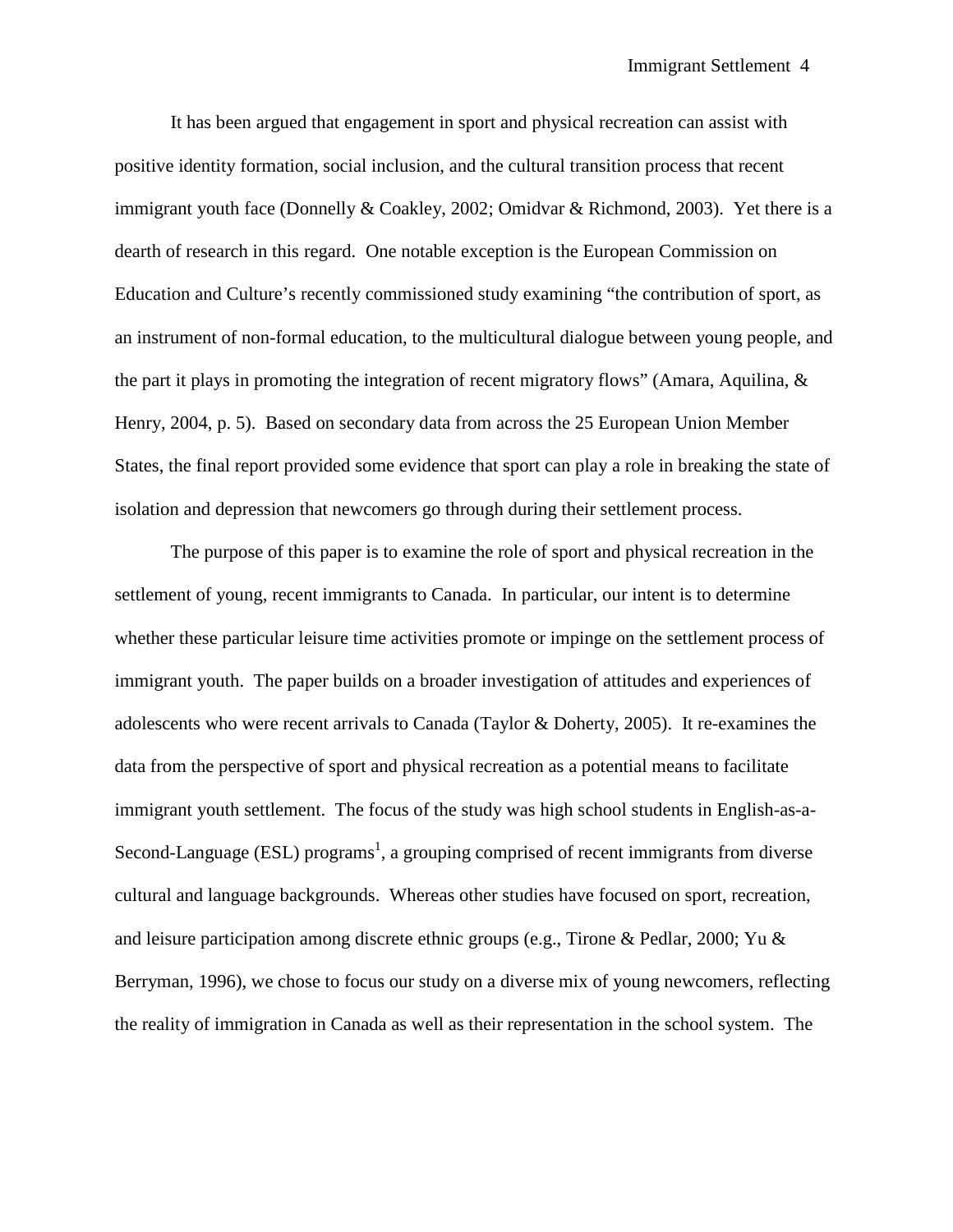participants in the study comprised both immigrants and refugees to Canada, but were not distinguished by these groupings.

# Review of Literature

#### *Immigrant Settlement*

Settlement is an ongoing process of adjustment, adaptation, and integration (Kerr & Simard, 2003). Seat (2000) defined settlement and adaptation as a process by which immigrants come to achieve full and equitable participation in society. It is based on newcomers' ability to cope with, and adjust to, the natural and social demands of one's environment; specifically, the degree to which one is able to function independently, and meet the culturally imposed demands of individual and social responsibility (Seat). Successful settlement and integration is an important objective of the Canadian government: "In order to maximize the economic, social and cultural benefits of immigration, newcomers must be able to participate fully in Canadian society and have access to the same quality of life that Canadians enjoy" (Citizenship and Immigration, 2005a, p. 41). The immigrant and refugee youth interviewed by Seat described settlement as simply "belonging" or fitting in; feeling part of the society and community where they live.

Based on the combined results of a longitudinal study of immigrants to Australia, and studies of immigrants in the United Kingdom, the United States, and Canada, Scott and Scott (1989) proposed a model delineating important predictors and outcomes of immigrant adaptation and settlement. The outcomes of adaptation focus on national identity, life satisfaction, and role performance. According to Scott and Scott, life satisfaction is an indication of internal adjustment, and reflects such attitudes as satisfaction with one's circumstances, friends, job, family, and recreation. Role performance is an indication of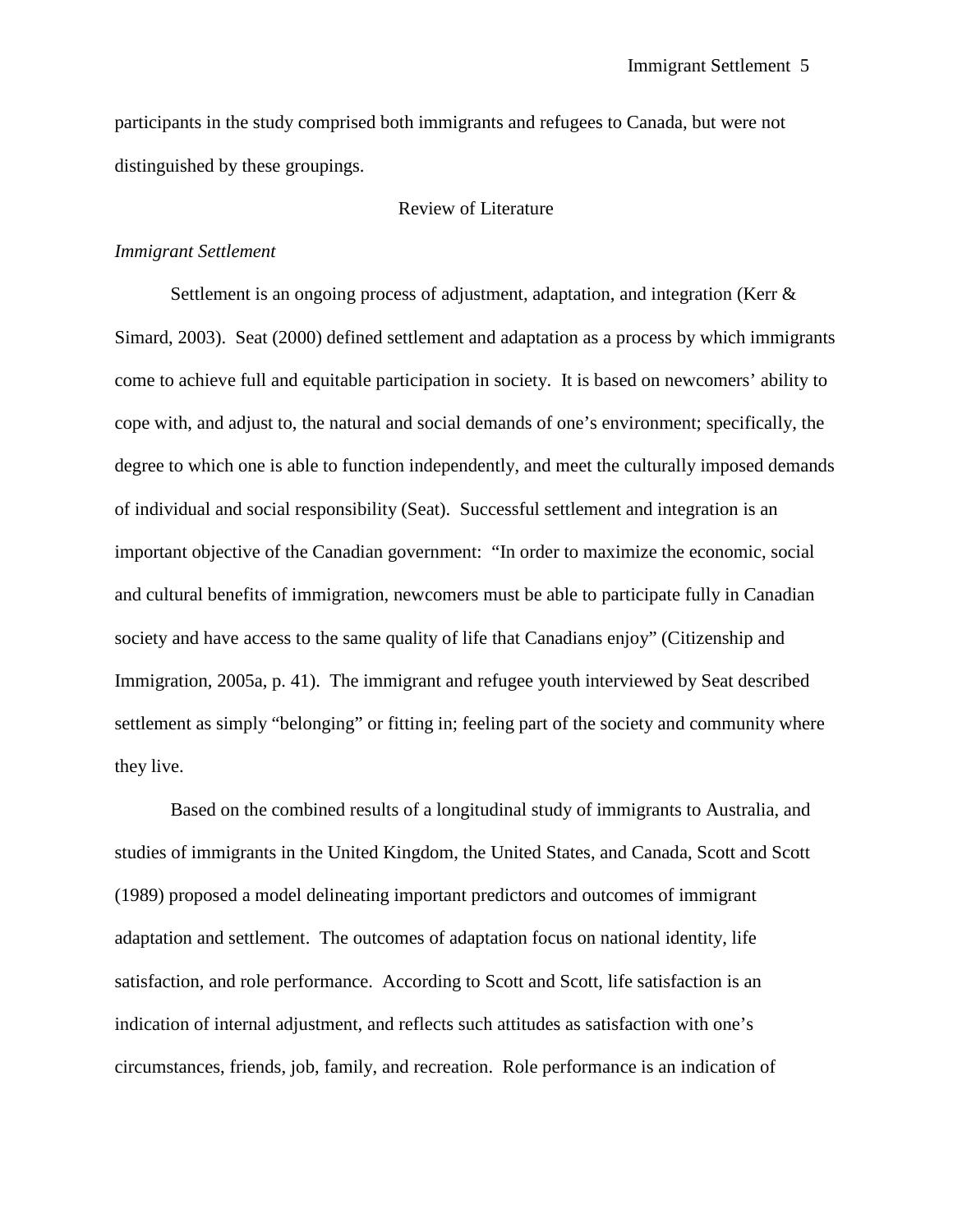external adjustment, and reflects states such as economic well-being, job performance, academic performance, use of community offerings, and contribution to one's community (Scott & Scott, 1989). The model identifies several predictors of these outcomes: environmental stressors and facilitators in the immigrant's new setting, demographic and background characteristics the immigrant brings to that setting, relations among members of the migrating family, cultural skills brought and developed during the immigrant's settlement process (including language), the immigrant's personality (e.g., optimism, hardiness, locus of control), and personal reactions to one's new community (including friends, work, school, and activities). Notably, language and other cultural skills of the immigrant's new country are seen as mediating other outcomes, rather than as the ultimate adaptation outcomes themselves. Scott and Scott noted that the model propounds a "reasonable sequencing of experiences for many individuals, rather than a firm chain of causation" (p. 21). As well, an underlying assumption of their model is that adaptation proceeds simultaneously or successively in different domains, such as family, work and school.

In Canada, the mission of the federal government is to "build a stronger Canada, by supporting the successful integration of newcomers" (Citizenship and Immigration Canada, 2005b, p. 1). Immigrant settlement is supported by policy and services at the federal, provincial, and community levels. For example, Citizenship and Immigration Canada sponsors the Immigrant Settlement and Adaptation Program (ISAP), which provides funding to businesses, non-profit groups, educational institutions, and provincial or municipal governments to offer direct services to newcomers or to strengthen program delivery (Citizenship and Immigration Canada, 2000). Typical settlement services include reception upon arrival to Canada, information and orientation, referrals to community resources (e.g., banks, health, educational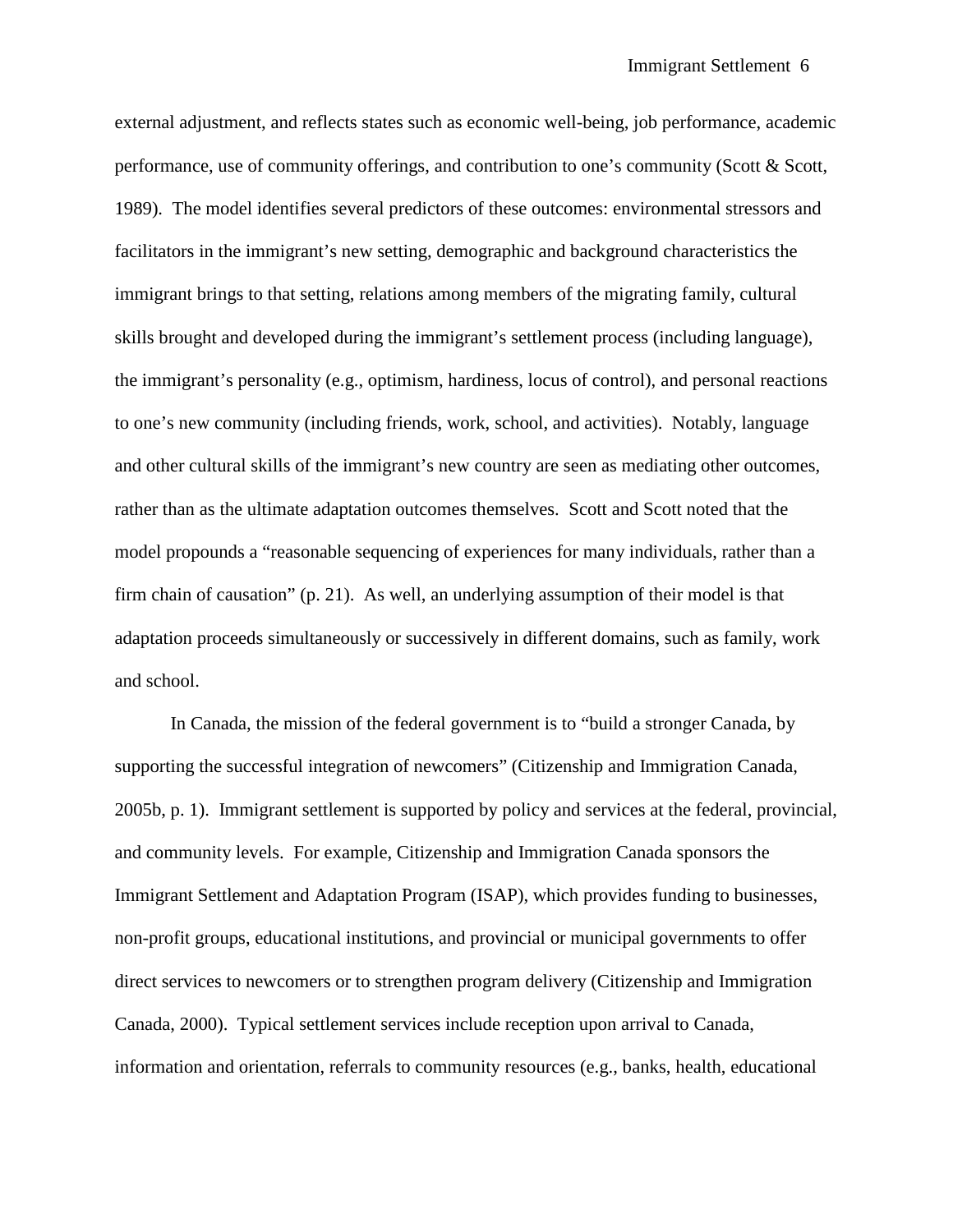and legal facilities), interpretation and translation, individual and family counseling, language training, and employment-related assistance (Citizenship and Immigration Canada, 2000; Kerr & Simard, 2003; Omidvar & Richmond, 2003). Funding for these programs and resources comes not only from federal, provincial, and municipal governments, but also from community charities and private foundations, while the delivery is predominantly carried out by community-based immigrant service agencies (Omidvar & Richmond).

Despite these efforts, it is far from a perfect system. Settlement programming has been criticized for its short-term focus on the initial stages of adaptation immediately following arrival to Canada (Omidvar & Richmond, 2003). It has been argued that the lack of continued support for immigrants beyond this preliminary stage is largely responsible for the "dramatic downward shift in the economic status of newcomers to Canada in the last 20 years, [including] severe difficulties in the Canadian labour market and associated problems of individual and family poverty" (Omidvar & Richmond, p. 2). Clark (2003) noted a similar pattern in the United States. Underutilization of immigrants' skills seems to be a key factor in this trend (Omidvar & Richmond). In a study that compared different countries, Reitz (1998) found that continued support for immigrants' settlement was a critical factor in their economic success and socio-political inclusion. According to Seat (2000):

The nature of work with immigrant and refugee populations has been more focused on the organization, quality and delivery of relevant settlement services. In order to understand the needs and create more sensitive settlement and other related services for immigrant and refugee newcomers [we need more] information about psychological factors that determine that settlement, adaptation and integration process (p. 8).

*Settlement of Immigrant Youth*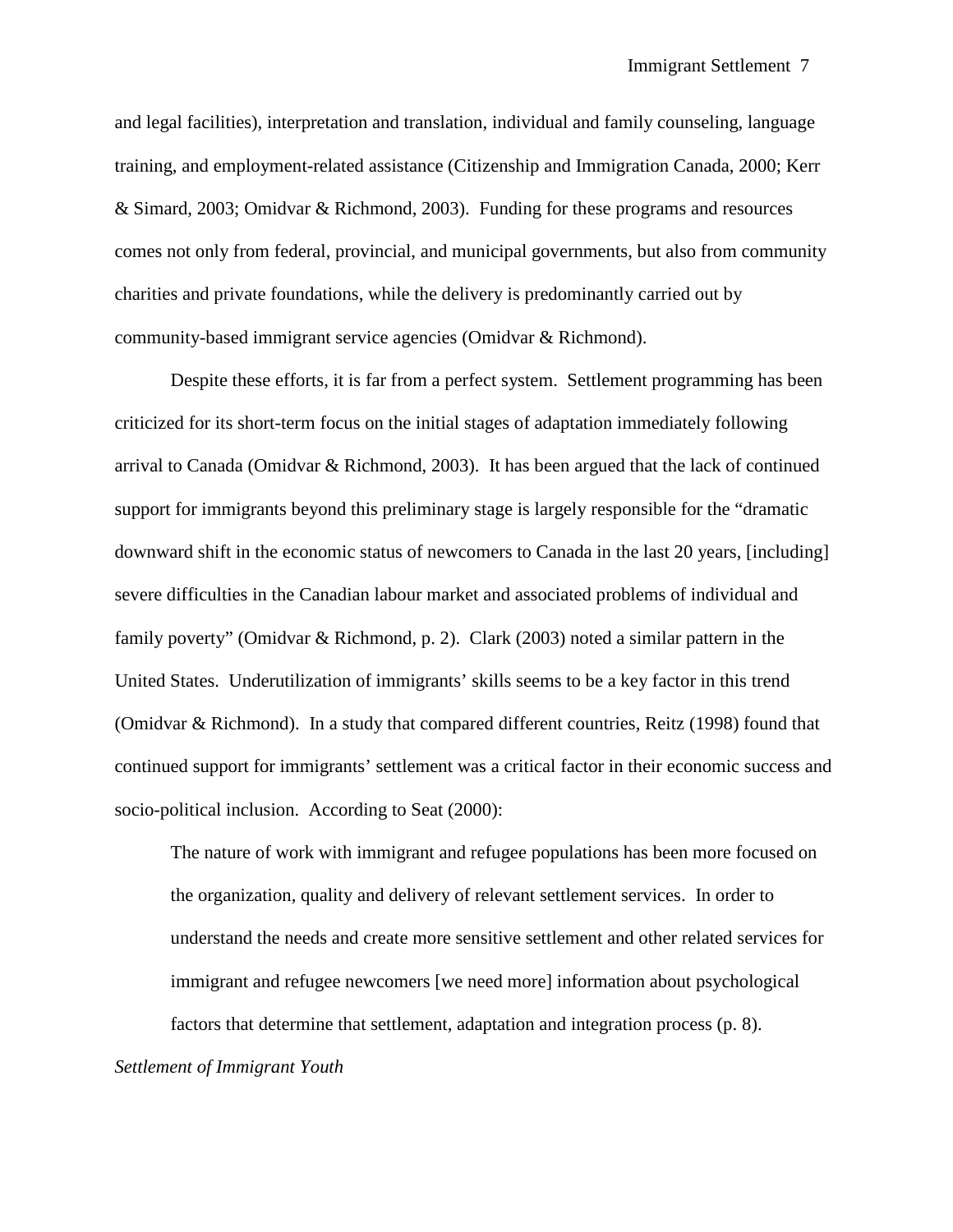Young newcomers represent a distinct group of immigrants with unique challenges. Immigrant adolescents have been found to express less satisfaction with their lives, to experience greater alienation from their social environment, and emphasize more self-reflection in their self-concept (Ullman  $&$  Tatar, 2001). These youth are in the midst of experiencing an identity shift to adulthood, as well as identification with a new country—they face changes in their social environment, including family routines, school, and interpersonal relationships (Yu & Berryman, 1996). The outcomes of dealing with the typical pressures of adolescence, along with the demands of cultural transition, are highly salient for immigrant youth. Fitting in to a new school, getting along with teachers and peers, peer rejection, anxiety, and feelings of isolation are of immediate relevance, yet they are also important predictors of later outcomes of the settlement, adaptation, and integration process (Seat, 2000).

Recent research has identified what young immigrants themselves consider to be key factors that promote and impinge on successful settlement in their adopted country (Kilbride et al., 2000; Kunz & Hanvey, 2000; Seat, 2000). In one focus group study, young immigrants described the importance of fitting in to the mainstream society, "as a promising pathway toward their future personal achievement and progress" (Seat, p. 30). Notably, a few felt that power and money were what made the difference to future success. Across all of the studies, English language difficulty was mentioned as the first and the most difficult aspect of settlement. A lack of English language proficiency contributed to the adolescents' fear, confusion, and feelings of isolation and marginalization (Seat). The young newcomers reported that, in schools, they could not communicate with other students, could not understand their teachers, and could not express their feelings. Kilbride et al. also found that lack of language proficiency was perceived to be a barrier for recently arrived youth in school, in work, and with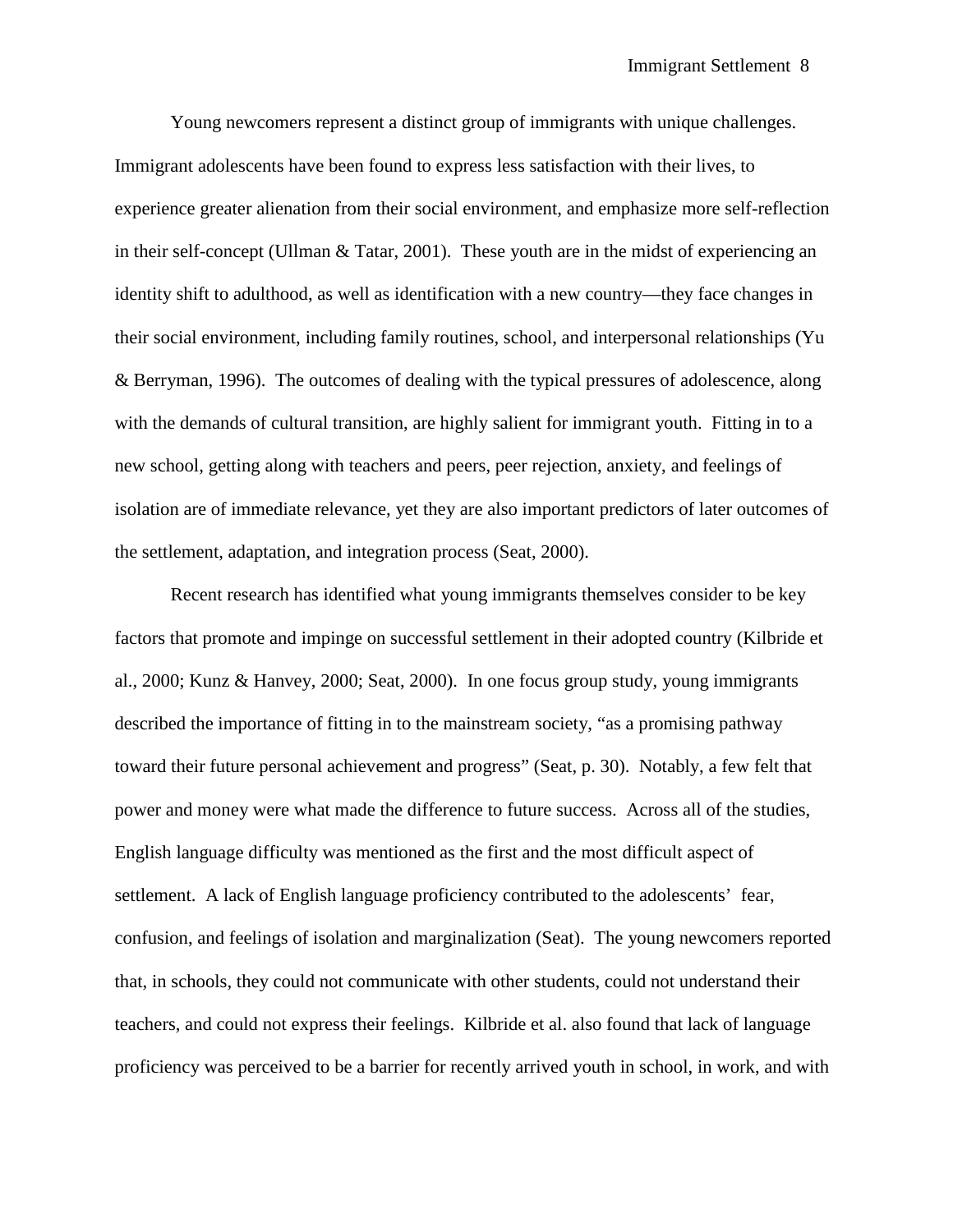respect to generally "fitting in." Experiences with prejudice and discriminatory behaviour on the part of their peers were other difficult and, unfortunately, common factors that affected the settlement of young immigrants. Both racial and cultural differences were bases of this intolerance (Kilbride et al.; Kunz & Hanvey, 2000; Seat). Another factor that detracted from adolescent newcomers' effective settlement was the perception that their parents were weak role models in the new environment of the adopted country (Kilbride et al.; Seat). Parents were experiencing their own stress and confusion as they struggled to settle into work and family life (Seat). Children saw that their parents' disappointment, frustration, confusion, marginalization, and identity were "shaken by their experience of being uprooted, and of being lost between "there" (home country) and "here" (life in Canada)" (Seat, p. 35). In addition, the young immigrants experienced pressures to maintain, and continue to develop, their home culture while adapting to the culture of their new country. This tended to cause conflict between children and parents, and a degree of emotional turmoil on the part of the adolescents themselves (Kilbride et al.).

Not surprisingly, research on factors influencing the settlement of recently arrived adolescents further indicated that English language proficiency was a fundamental factor for successful participation in Canadian society (Kilbride et al., 2000; Seat, 2000). Another fundamental factor promoting settlement was having friends. Adolescents' close friends tended to be from the same culture and spoke the same language (Seat). These connections helped the young immigrants to feel accepted and valued in their new country, as they could share ideas and activities, and express how they felt during the settlement process. This was particularly important in the period immediately following their arrival (Seat). Young immigrants also reported communicating with mainstream peers and those from other ethnic groups.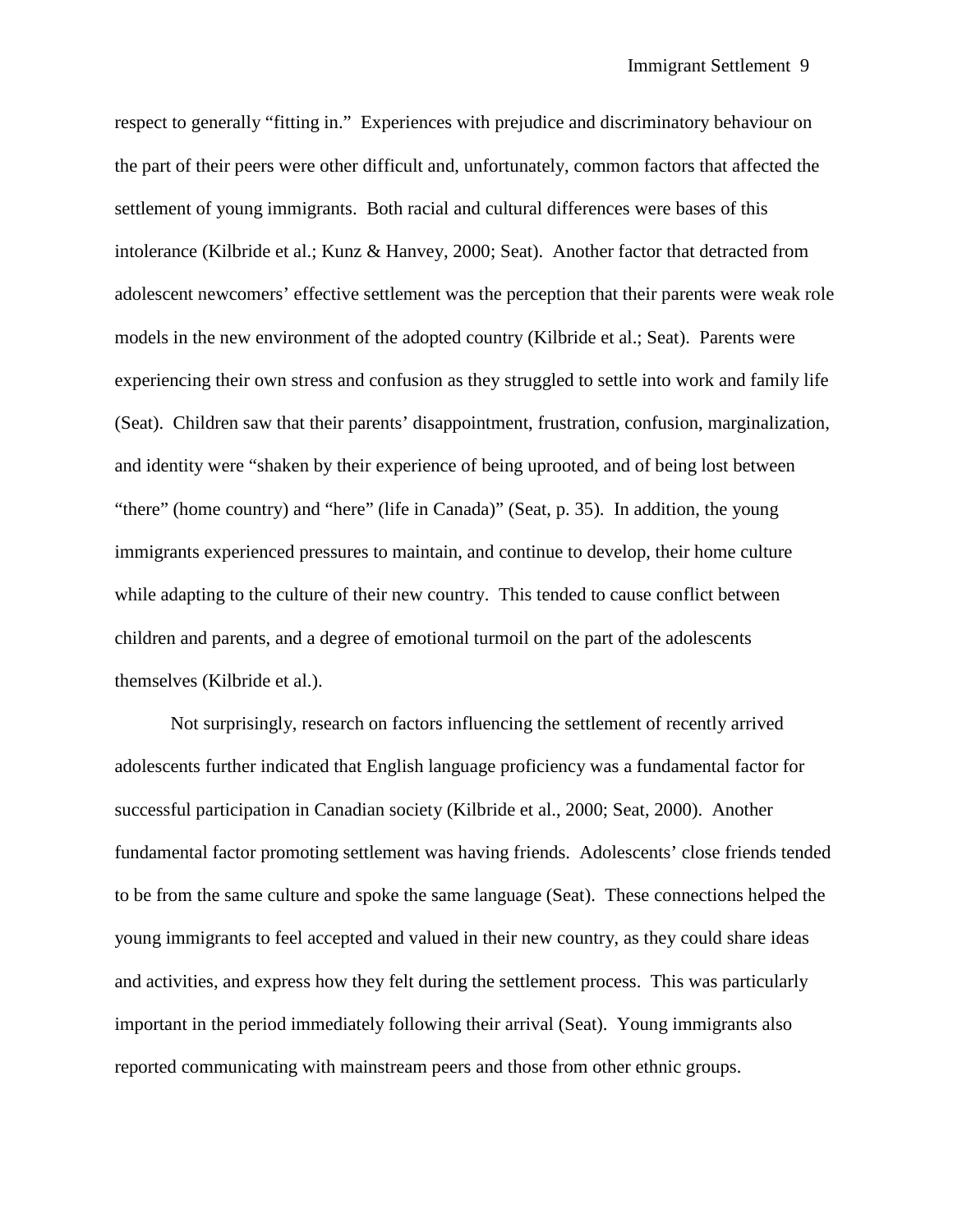Connections with mainstream peers tended to be functional or task-oriented, such as working on class projects or participating in sports. Friendships were more likely to develop with immigrants from other ethnic groups versus mainstream peers, due to joint participation in ESL classes, shared religion, or living in the same neighbourhood. Teachers were another potentially positive factor in the settlement of recently arrived adolescents (Seat). Most students reported that their teachers were very helpful and supportive. They found they could communicate openly with their teachers, who were very understanding of the students' struggles. It was not unusual for the teacher to be a more meaningful role model than the parents of young immigrants as they settled into life in their new country. Yet, this was not the case for everyone, as some teachers were also reported as racist, sexist, and apathetic to the needs of immigrant students (Seat). Throughout the previous studies, the key role of the school in the successful settlement of young immigrants was noted (Kilbride et al.; Kunz & Hanvey, 2000; Seat). It was a place for learning English language, for developing friendship, and for experiencing the support of adults who become central in their lives.

### *Sport, Physical Recreation, and Settlement*

Research on the sport, recreation, and leisure participation of immigrants has evolved as a distinct area of investigation within the broader examination of the leisure behaviour of racial and ethnic minorities. Yet, "despite the growing interest in issues of immigrant leisure, this strand of research remains in an early stage of development" (Stodolska & Yi, 2003, p. 50). The research has generally focused on (1) the nature of immigrants' participation – what they do, where, with whom, and changes in participation patterns after immigration, and (2) factors influencing that participation, particularly constraints such as discrimination, language and money (Carrington, Chivers, & Williams, 1987; Grey, 1992; Juniu, 2000; Rublee & Shaw,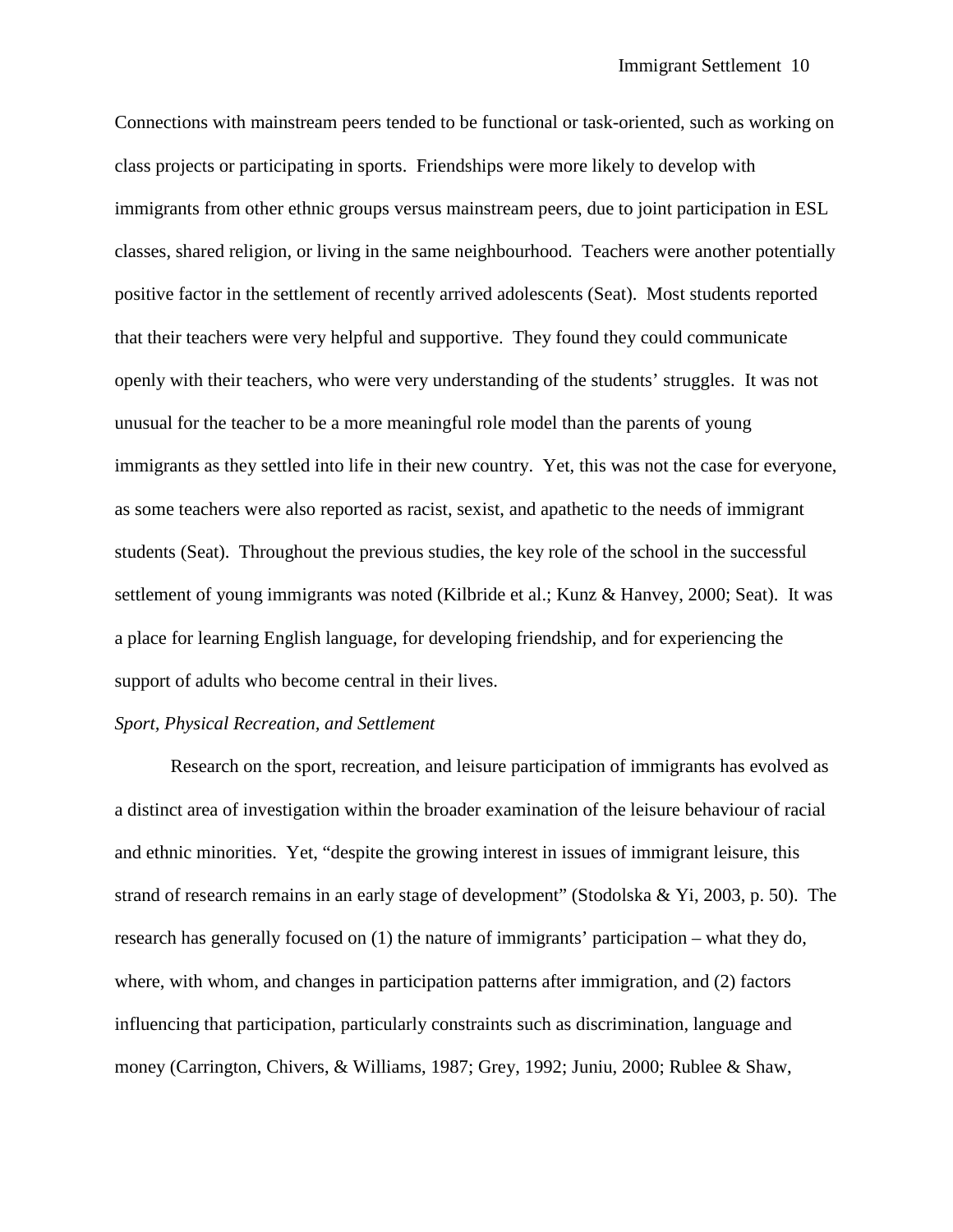1991; Stodolska, 1998, 2000; Stodolska & Alexandris, 2004; Stodolska & Yi; Taylor, 2001; Taylor & Doherty, 2005; Tsai & Coleman, 1999; Yu & Berryman, 1996). An underlying assumption of this work has been that sport and recreation participation have positive outcomes (e.g., Yu & Berryman). Improved health, learning and academic achievement, development of leadership and communication skills, improvement of self-esteem and confidence, improved quality of life, increased participation in community, and development of new skills are some of the benefits that have been purported to accrue through sport and physical recreation (see Donnelly & Coakley, 2002). Leisure experiences, in general, typically provide opportunities for young people to "learn new skills, to experiment with adult roles, and to learn what is acceptable in terms of behaviours, styles, and attitudes within a social group" (Tirone & Pedlar, 2000, p. 147). Yet, there has been limited research on whether sport and physical recreation facilitates immigrant settlement, particularly among newcomer youth.

Several studies that have examined the relationship between sport, physical recreation, and general leisure in the settlement, adaptation, and integration of immigrants are reviewed here. Rublee and Shaw (1991) conducted perhaps one of the first investigations focusing specifically on the role of leisure, as well as community participation and paid and family work, in the social integration process of recent immigrants. Leisure was broadly defined as "social and enjoyable activities that are part of everyday life" (Rublee & Shaw, p. 145), and integration as "some sense of feeling at home in a new country and some sense of having the ability, if desired, to participate fully in that society" (p. 135). The results of their interviews with 13 women from Latin America revealed that one's ability to be involved in work or job training outside the home, as well as participation in community and leisure activities, influenced general well-being or quality of life, which were perceived to be conditions for social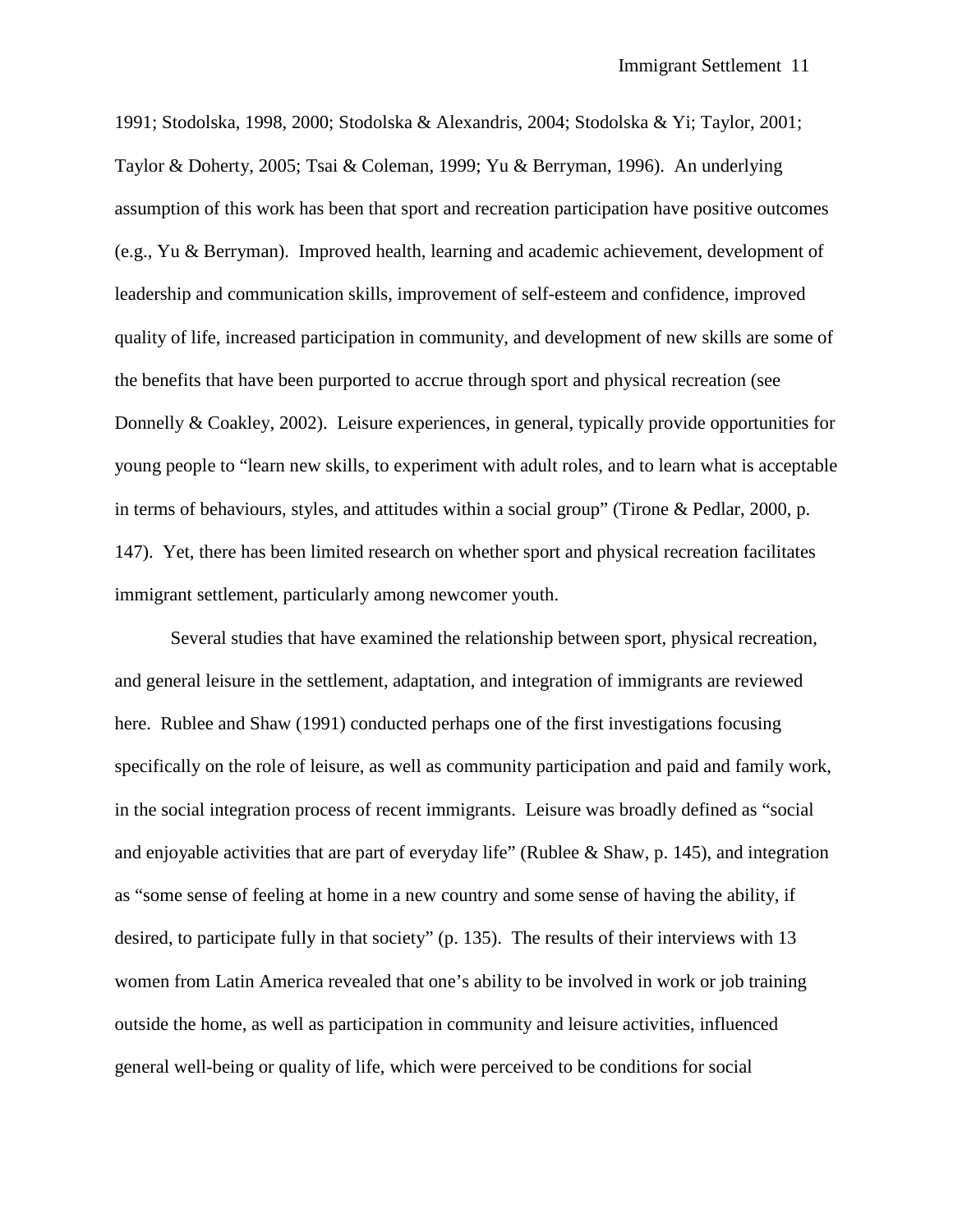integration. The immigrant women identified language skills, reception and orientation to one's new country, support from one's own ethnic community, and day care access as factors influencing their mobility to work and participation in community and leisure activities.

In a later study, Tirone and Pedlar (2000) examined the role of leisure in the daily life and sense of identity of second generation immigrant teens. The study was replicated by Taylor (2001) with first generation immigrant women in Australia and, together, they warrant review here. Tirone and Pedlar, and then Taylor, found that the key issue in the leisure participation of both these groups was the challenge of finding a balance between the cultural expectations of their families and mainstream society. However, achieving this balance enabled them to have what Tirone and Pedlar referred to as "the best of both worlds" through leisure activities. Of particular relevance to the current paper was the finding that leisure was enabling in the process of integration or "fitting in" to mainstream society, particularly by helping to develop social relationships that are important to the adolescent development and settlement process (Seat, 2000; Tirone & Pedlar, 2000). Nevertheless, in both studies, discrimination and alienation in the recreation setting, due to lack of English language proficiency and racial and cultural differences, presented daunting barriers to feeling accepted and comfortable in the greater society.

In a recent study, Stodolska and Alexandris (2004) examined the role of recreational sport in the adaptation of adult Korean and Polish immigrants to the United States. The authors identified one sub-group that adopted the mainstream culture by establishing social contacts through their own and their children's recreational sport participation. For some of these adult immigrants, it was their first interaction with mainstream Americans. For many, sport participation led to the development of friendships and valued business contacts, and provided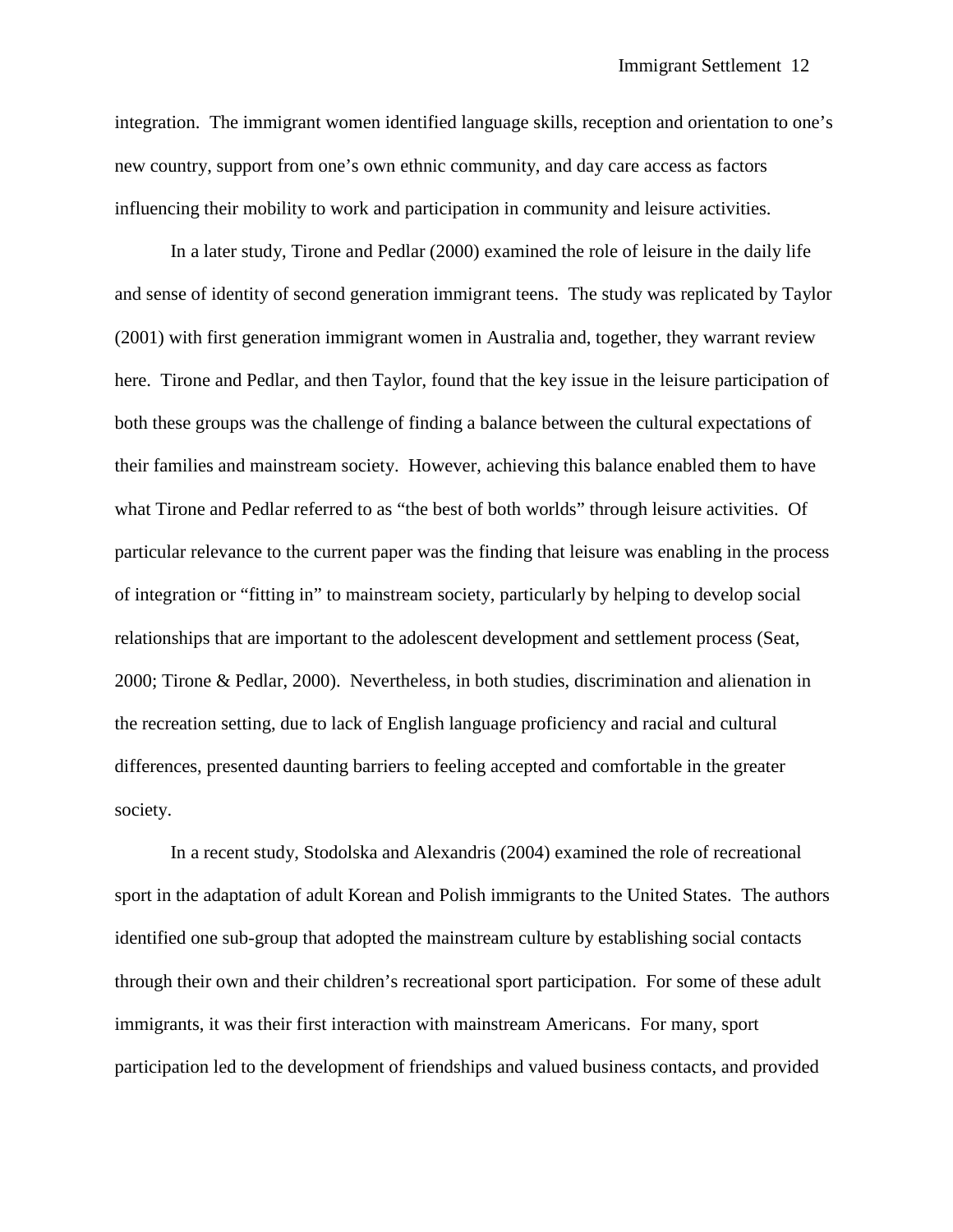an opportunity to enjoy recreational facilities and services that were not available in their home country. Stodolska and Alexandris also identified a second sub-group of adult immigrants, for whom recreational sport was a means to develop their own ethnically constituted subculture. For example, evidence of "subculture leisure" was present in the Korean immigrants' widespread participation in golf; a circumstance that was attributed to both a latent demand for the sport in their home country, and to the fact that least one Korean (Se Ri Pak of the LPGA) had achieved considerable international success. Finally, a third sub-group of adult immigrants used sport participation to preserve the values of their ethnic group and to further reinforce ingroup solidarity. The Korean immigrants used golf to perform this function, while ethnic sports clubs played a similar role for Polish immigrants. Stodolska and Alexandris concluded that the context of participation, rather than the type of activity, was most meaningful to the role of leisure in the lives of immigrants.

These studies have enriched our understanding of the role of sport, physical recreation, and particularly general leisure in the settlement process of immigrant populations. The current study contributes to the existing literature in this area by examining the role of sport and physical recreation in the settlement of young newcomers. Factors associated with sport and physical recreation that promote or impinge the process of "full participation in Canadian society" (Citizenship and Immigration Canada, 2005, p. 41) or, as youth see it, simply "fitting in," were considered. This study focuses on the experiences of a mixed group of ESL students, whose diversity reflects the reality of immigration in Canada. They were interviewed within the school setting, however discussions were not limited to their experiences at school..

Methods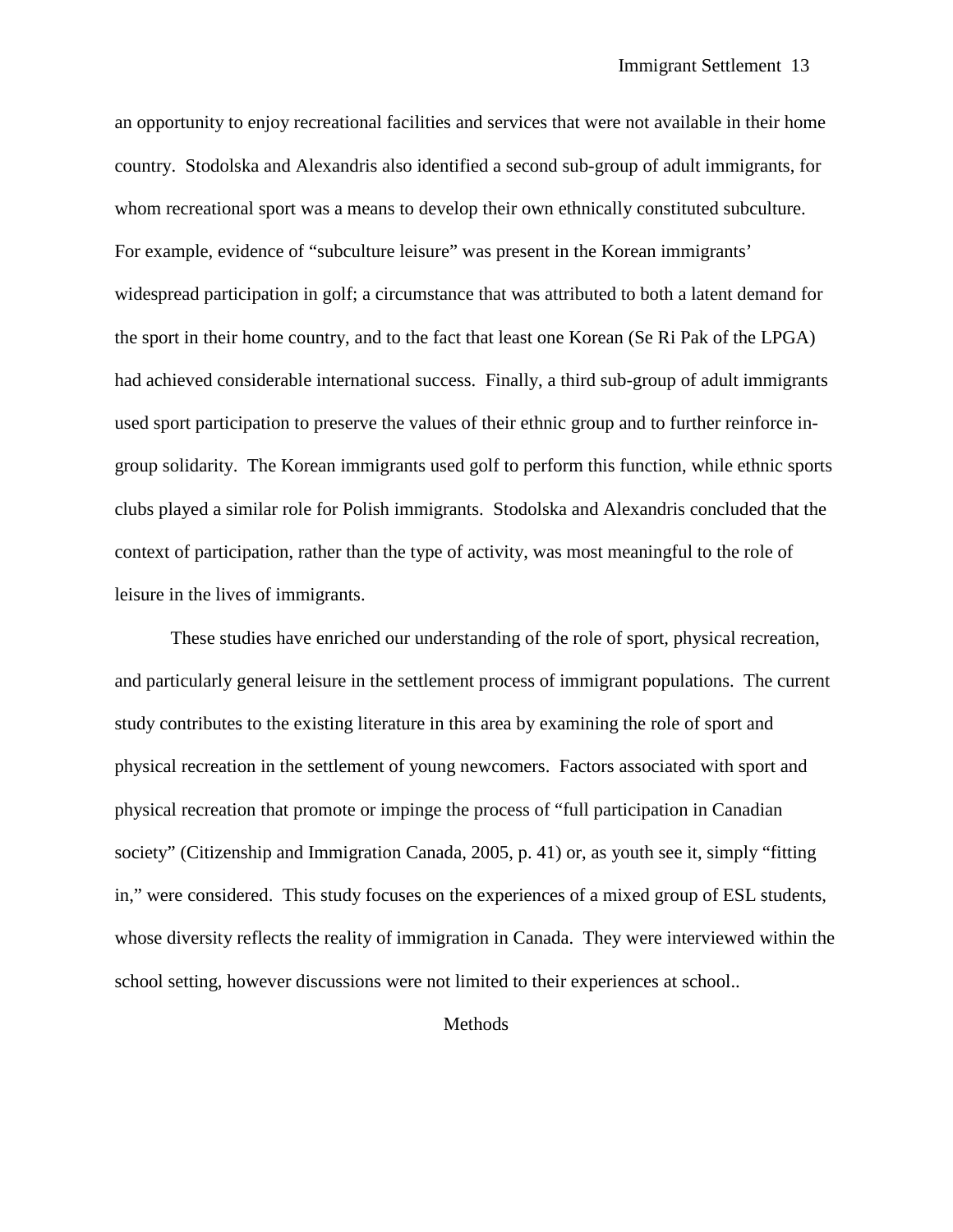A series of focus group interviews were conducted as part of a larger study examining the attitudes and experiences of ESL students with regard to physical education, recreation, and sport. Focus group participants were ESL students from three high schools in a mid-sized city in Ontario, Canada. Students were from D and E level classes, which constitute the highest level of language proficiency in this program. Forty students voluntarily participated in one of eight same-sex focus group sessions, with the groups ranging in size from four to six participants. Same-sex groups were arranged as it was felt that the young people would be more comfortable participating under those conditions. As part of the larger project, students completed a survey that included questions about their background and participation in sport and physical recreation.

Participants comprised 21 females and 19 males, ages ranging from 14 to 20 years (*M*=16.7). They resided in Canada from 6 months to 5 years (*M*=2.4). The students came from 18 different cultural backgrounds and spoke 15 different first languages<sup>2</sup>. Most of the students had participated in sport or physical recreation at least once a week in the previous year. The young men participated primarily in basketball and soccer, which they played both in school and outside of school, informally and as a part of organized teams. They were also casually involved in weight training at school, and running and swimming outside of school with family and friends. At school, the young women tended to play volleyball, but only on an informal basis. They were more likely to participate in sport and physical recreation outside of school especially swimming and fitness activities—with family and friends. All of the ESL students wanted to participate in sport and physical recreation more often, and especially to do so with friends and family.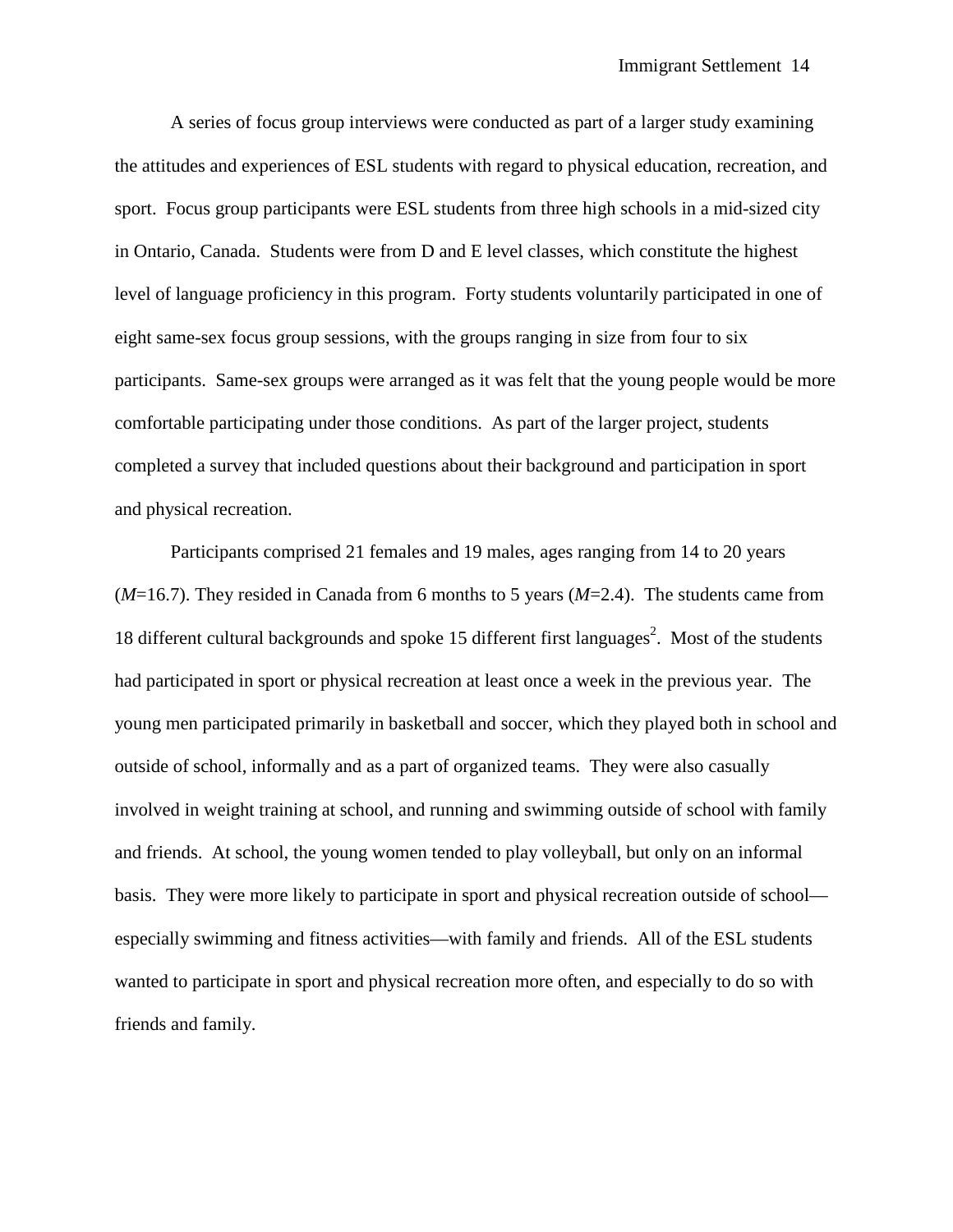Consent to conduct the study was obtained from the school board, the principal at each school, and the D and E level ESL teachers. All students in the D and E level ESL classes were given a letter of information and invited to participate. Written consent was obtained from the students who were interested in being involved, and from the parents of the students who were less than 16 years of age. Focus group interviews were conducted in the ESL classroom during the school lunch hour. Permission was given by all of the students (or their parents, where required) to audio-record the sessions. Permission was also given by the students (or their parents) in five of the eight groups to video-record the focus group sessions, and this was done to assist with transcription. A semi-structured interview guide was developed to discuss the students' experiences of participation in sport and physical recreation, the best and worst things about participating, and whether there was anything related to their background culture that was a factor in their participation choices. The focus group interviews were transcribed verbatim. For the purpose of this paper, we used a constant comparative method (Patton, 2002) to review the data, and to identify and cluster consistent themes and supporting quotes pertaining to the role of sport and physical recreation in the settlement of the students. To obtain the fullest possible sense of their perceptions of physical activity, we considered it appropriate to include in our analysis their comments about sport and physical recreation participation in the physical education setting.

The interviewers were both Canadian-born white, female academics with English as a first language. We acknowledge that, given our backgrounds as females who identify strongly as active sport and recreation participants, we may have inherent biases. As well, our gender and ethnicity may be expected to have influenced the research. Kosygina (2005) noted that female researchers often experience discrepancies between interviews with women and men,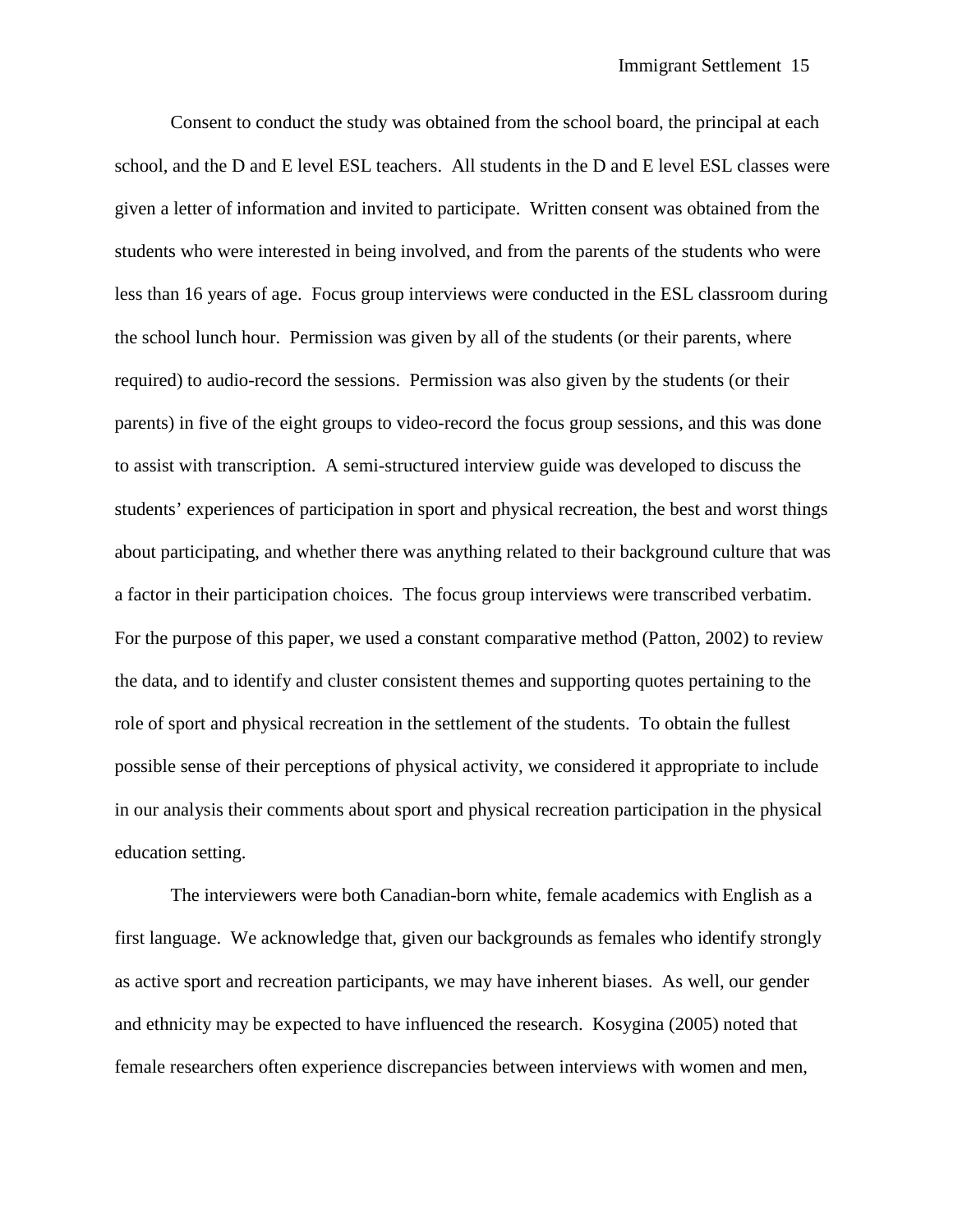where women may be more willing to speak with a female researcher, with whom they expect to share similar social experiences. Cox (2004) suggested that, while a researcher's race or ethnicity will inevitably influence the research, open-ended and semi-structured interviews and other qualitative methods may be more effective than more traditional, quantitative methods for collecting data across races. The interactive interview situation provides for flexibility in wording, explanations, and locating issues in context, for both the interviewer and participant. Within a group of participants from diverse cultures and language backgrounds, cultural meanings and interpretations will often require clarification or further elaboration.

# Findings

Several themes emerged from the focus group data that shed light on the role of sport and physical recreation in the settlement of young, recent immigrants to Canada. These themes identified both positive and negative outcomes associated with participation. The students indicated that participation in sport provided them with a sense of psycho-social well-being, physical well-being, an opportunity to develop English language skills, and an opportunity to familiarize themselves with some aspects of Canadian culture. However, they also described circumstances where they experienced social exclusion in participation due to language difficulties, unfamiliarity with the activities, and prejudice related to their cultural differences. The students further noted the influence of teachers and coaches in helping to alleviate the sense of social exclusion in sport. These themes are examined in more detail below.

### *Psycho-Social Well-being*

The main motivation for participation in sport and physical recreation that students reported was "fun" and social opportunities. Both male and female students talked about how playing sports and participating in physical activity made them happy, and commented that it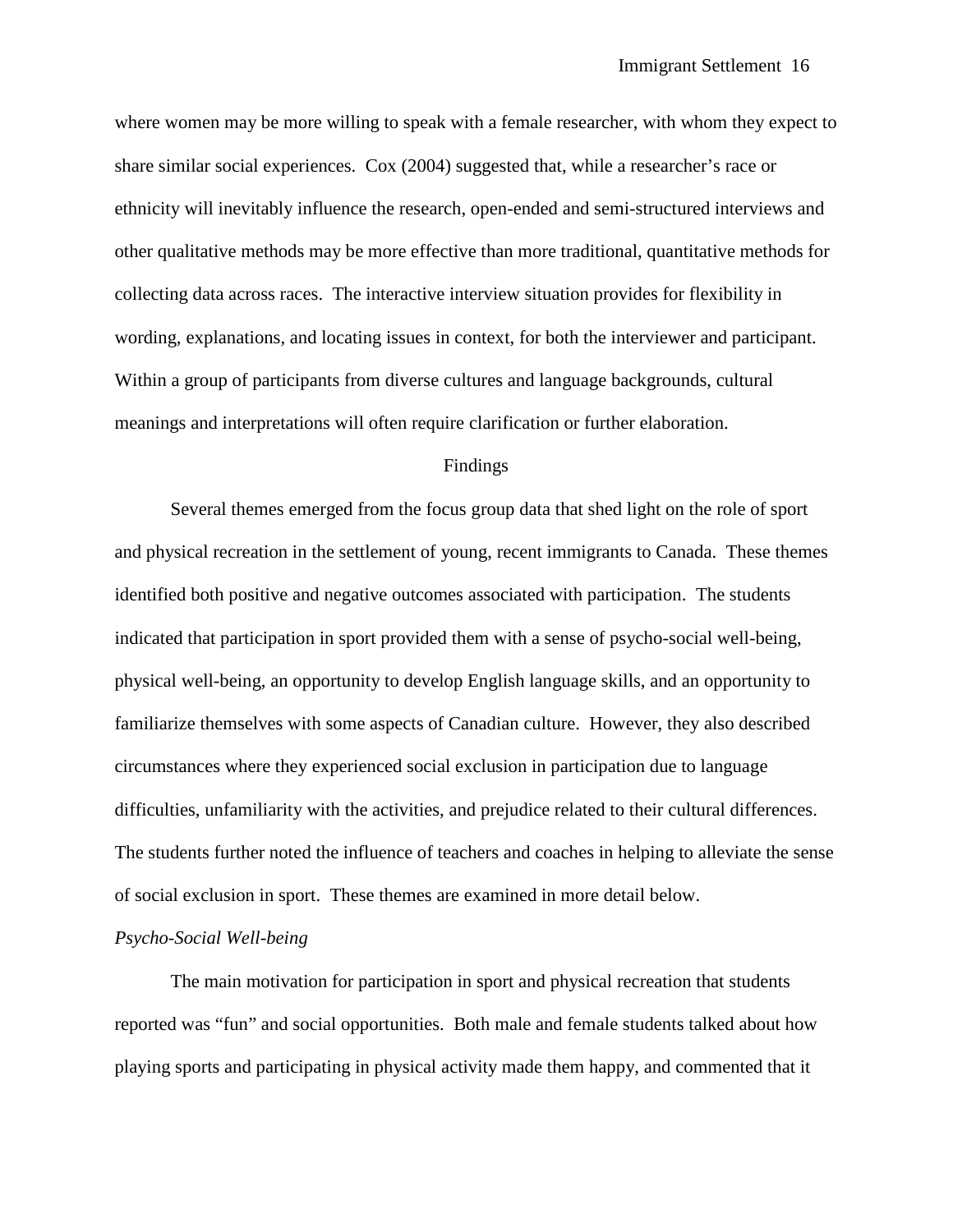was better "than sitting at home and watching TV and sitting there being uncomfortable" (Serbian female). For some, participation provided an enjoyable outlet that they did not have access to before coming to Canada: "I love playing sport even though I don't know how to play it. Because back home [they] don't let us [women] play sport. The government don't let the woman play" (Yemeni female). These positive outcomes of participation appeared to enhance the young newcomers' settlement into their adopted country. The immigrant women interviewed by Rublee and Shaw (1991) indicated that general well-being that was from leisure activities was essential to social integration. Scott and Scott (1989) identified life satisfaction, or being happy with various aspects of one's circumstances, as one of the key indicators of successful settlement. However, Ullman and Tatar (2001) reported that young immigrants expressed less satisfaction in their lives than mainstream youth. Given the stresses of moving to a new country, learning a new language and culture, and trying to fit in and feel part of the school and residential community, the opportunity to simply "have fun" is seen as very positive, and sport and physical recreation provides a meaningful opportunity in that regard.

Participating in sport and physical recreation with friends or family was important for the students in this study. "Just having fun with friends and family," was what a young Kosovar woman liked most about physical activity. A young Iranian woman noted, "When I went jogging with my dad in the morning, and then I came home, I feel kind of happy." An Iranian female student described that she "[liked] walking with my brother, in the night or maybe after school, especially in the summertime or springtime." The opportunity to participate with family members in a positive leisure activity may be particularly important given the stresses a family goes through while settling in a new country (Scott & Scott, 1989). These tensions include parents' struggle to settle into work and family life, and the conflict between adolescents and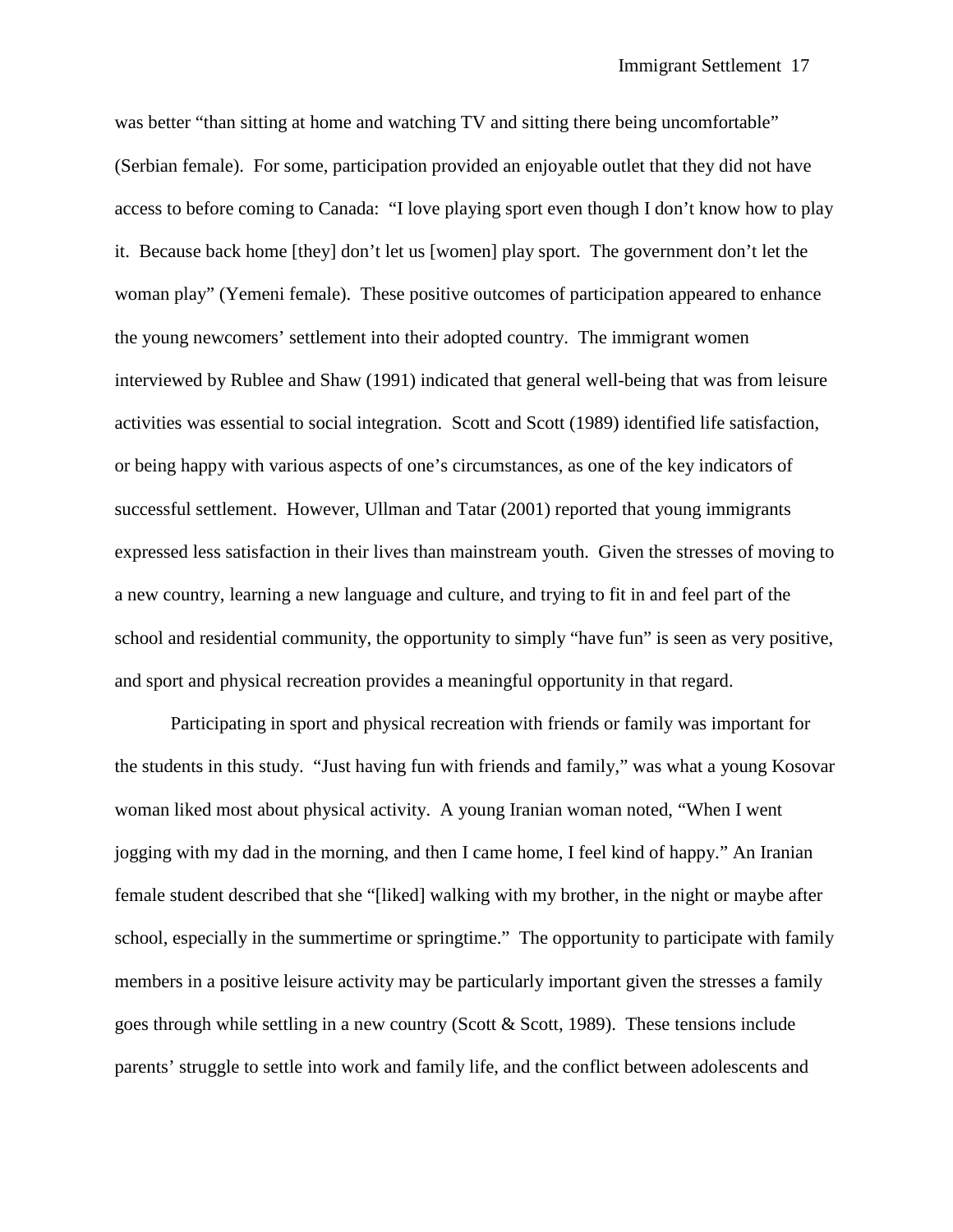parents that may arise from being "caught between two cultures," when young people feel pressured by family members to retain cultural traditions and beliefs (e.g., Dion & Dion, 2001; Kilbride et al., 2000; Seat, 2000; Tirone & Pedlar, 2000). The struggle at home to settle into work and family life was described by several students, however there was no mention of cultural conflict. This is somewhat unusual, given that this tension is a widely discussed phenomenon in the immigrant literature. It may reflect a biased sample of students, who happened not to experience notable cultural conflict at home, or the students may not have been forthcoming about this personal experience in the focus group setting. Nevertheless, the value the students placed on participating with family members suggests that sport and physical recreation may be a positive leisure outlet for recent immigrant families.

The students also described participating in sport and physical recreation with friends from their home country, other ESL students, and "mixed" groups of friends that included both immigrants and Canadians. The male students were more likely to talk about participating in mixed groups. Meeting new people from other ethnic groups and mainstream Canadians was seen as a valued aspect of sport and physical recreation. A male student from Kosovo commented, "After school I do different sports with different people. Like soccer, biking, basketball. I play floor hockey with my Canadian friends after school." When asked what it was like being on the school soccer team, an Albanian male student explained, "It's nice to meet all of them. It's nice to know people from other countries. It is good." Another student from Kosovo who was also on the soccer team described, "It's fun. When you play you make jokes. [Also] a lot of friends played so I wanted to go." A young Croatian described how she felt about fitting in at the local ski club where she was a member: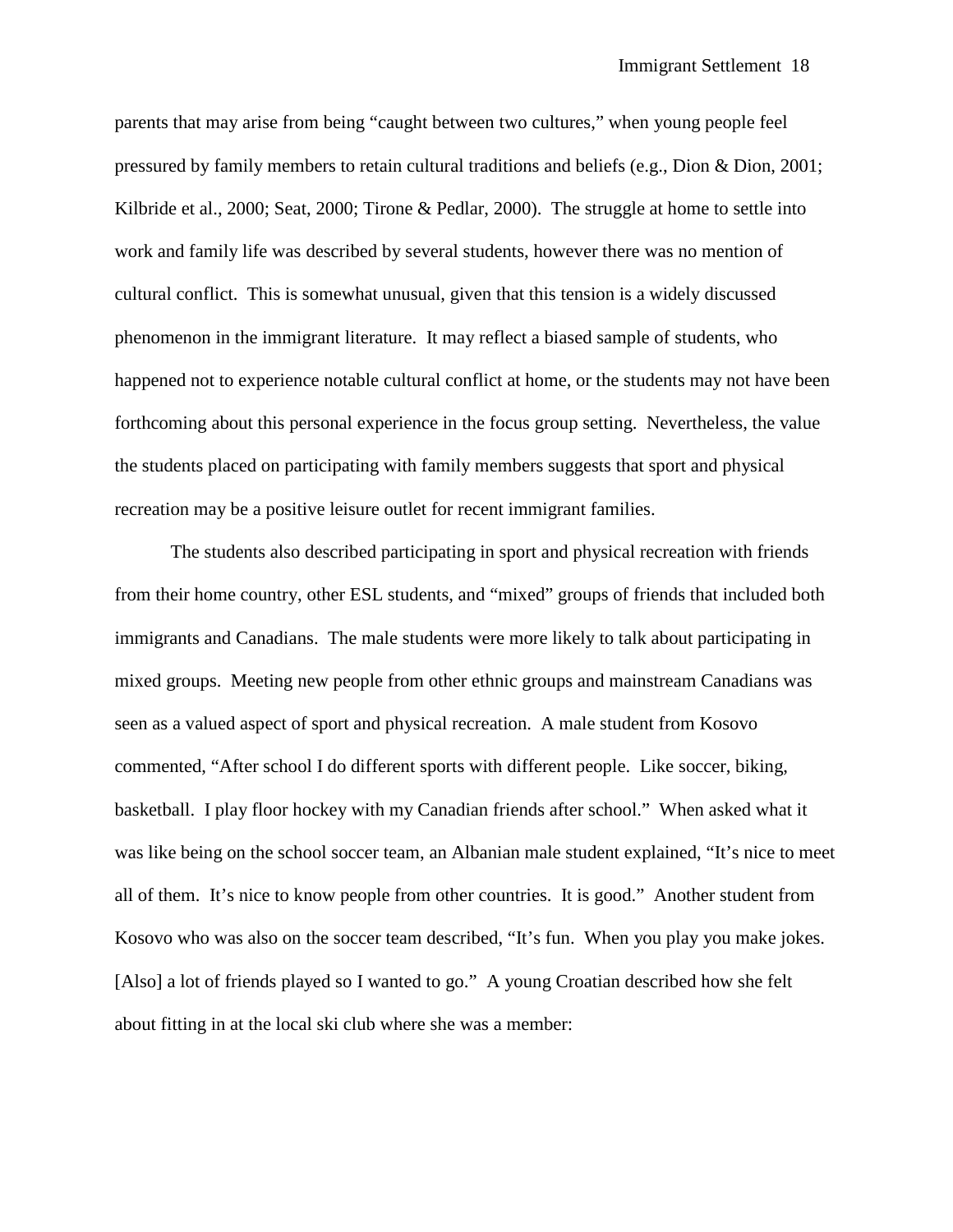Just pretty good actually. They were all nice to me because I was new and everything. It was often we would all go out and, like, still keep in touch now. They are all Canadians except one girl, she is from Europe, she's from I think Poland.

A young Afghani male talked about his experiences:

At school [lunch] I usually play with my classmates, school kids, like these guys [fellow ESL students], our friends. Outside [of school] I usually play with my neighbours and we're all friends. My hope is to play with everybody. I don't care if he's Canadian or if he's from Afghanistan or Iran or Pakistan, I just want to play with everybody, because I know everyone has one good thing you can learn from them.

Previous research also indicated that sport and recreation was a way for new immigrants to develop friendships and valuable contacts, both within and outside their cultural group (Stodolska & Alexandris, 2004; Taylor, 2001; Tirone & Pedlar, 2000). Seat (2000) and Tirone and Pedlar reported that having friends was a fundamental factor in the successful settlement of newcomer youth. The findings here indicate that the chance to socialize with friends and enjoy a positive leisure activity was a key feature of participation for the adolescent students in this study. Also, participation was a potentially positive experience regardless of whom they recreated with.

The group setting was emphasized as being particularly valued, including being a member of a sports team. A Sudanese male student was very enthusiastic about his involvement on the basketball team: "I have good friendships with my teammates. . . so that was a good time." A Yemeni female also talked about her participation in basketball:

I like basketball. And I find a group plays really good basketball. And I am bad at it. It's really great fun, though. Any sport is fun actually. If you don't know the rules just figure it, something like that. I like team. Somebody else, they will help me with team. And also good fun joining a group*.* 

When asked what she liked best about physical activity, a Chinese female also remarked, "Basketball. For basketball, is very important, team. Just, you go to work together very close, you can play better game." The apparent importance of the group setting for these students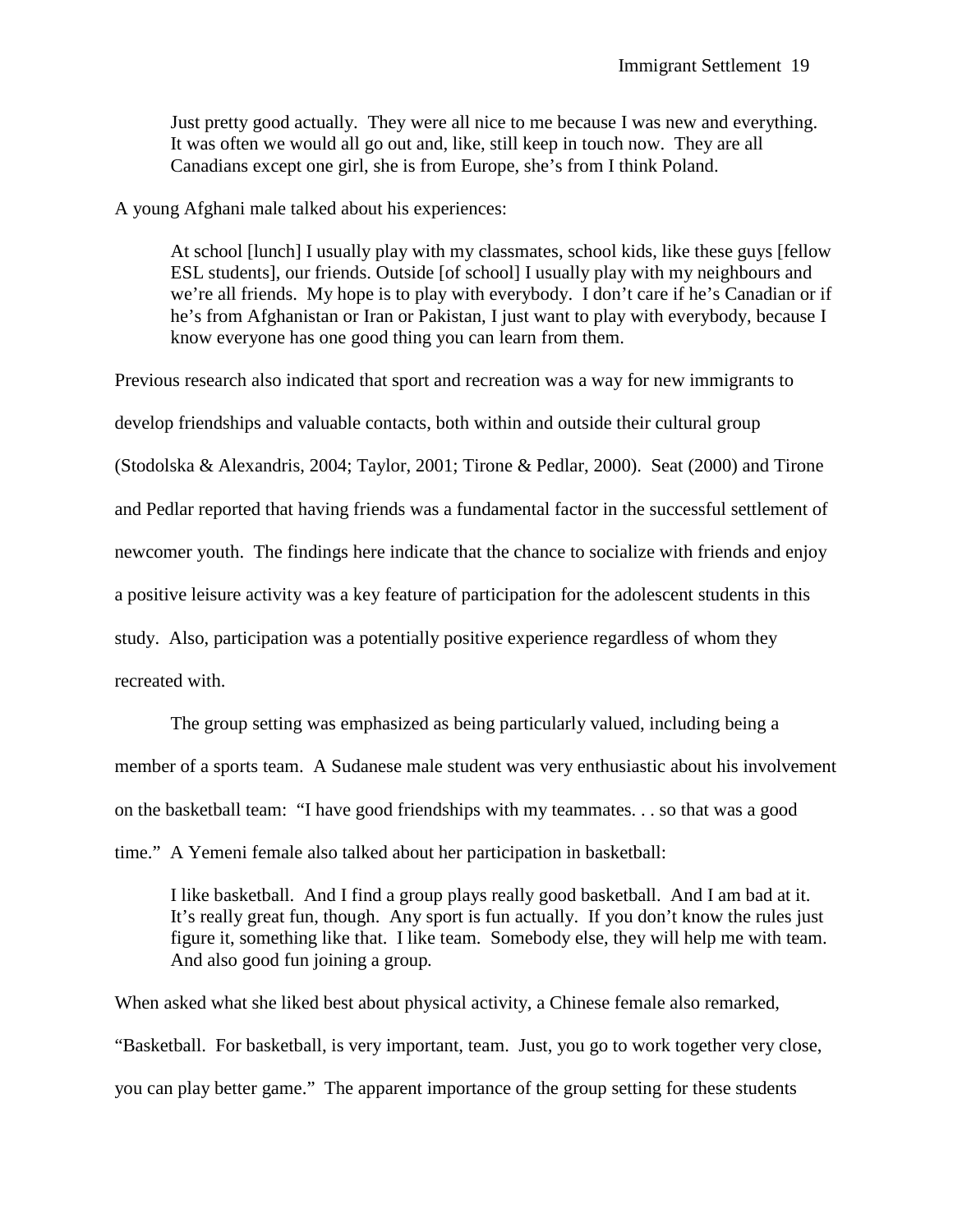reinforces the role of sport as a leisure activity that can assist with the settlement process, given that socializing is a natural feature of this recreational activity.

Finally, a few students also noted that participation in sport and physical recreation was a chance for them to have a positive challenge, to be good at something, and to feel they have control over things that happen to them. When asked about his cross country running, a young Iraqi male explained, "I love it and so we challenge all the other schools; hundreds of runners, through the woods and across the fields, and its just enjoyable." A Sudanese male student described, "When I came last year I joined the school team for basketball. I really liked the sport. Because of my height, I am tall, so I am good at it. I think that's why I like it." An Afghani male said that he simply "[likes] being physical. Its great, to be healthy, do something, and to be good at it." Engagement in leisure activities has been found to provide an opportunity for developing positive self-identity, self-concept, and self-esteem (Mannell & Kleiber, 1997). Gaining a sense of accomplishment through sport and recreation participation may be particularly important to young newcomers, given the other life challenges that they face (Yu & Berryman, 1996).

### *Physical Well-Being*

As indicated in the previous section, sport and recreation were also described by the students as healthy leisure activities. It was important to the focus group participants to feel healthy and to be in shape: "[Physical activity] makes you healthy, and makes you tired but still it covers a little bit of your free time so it's good," an Iranian male commented. An Afghani women added, "When you do activity after you study you feel good, just like about your health." In the words of a Yemeni women, physical well-being was also empowering: "It is very good for yourself and having a good body and it's strong, you have the power.". There is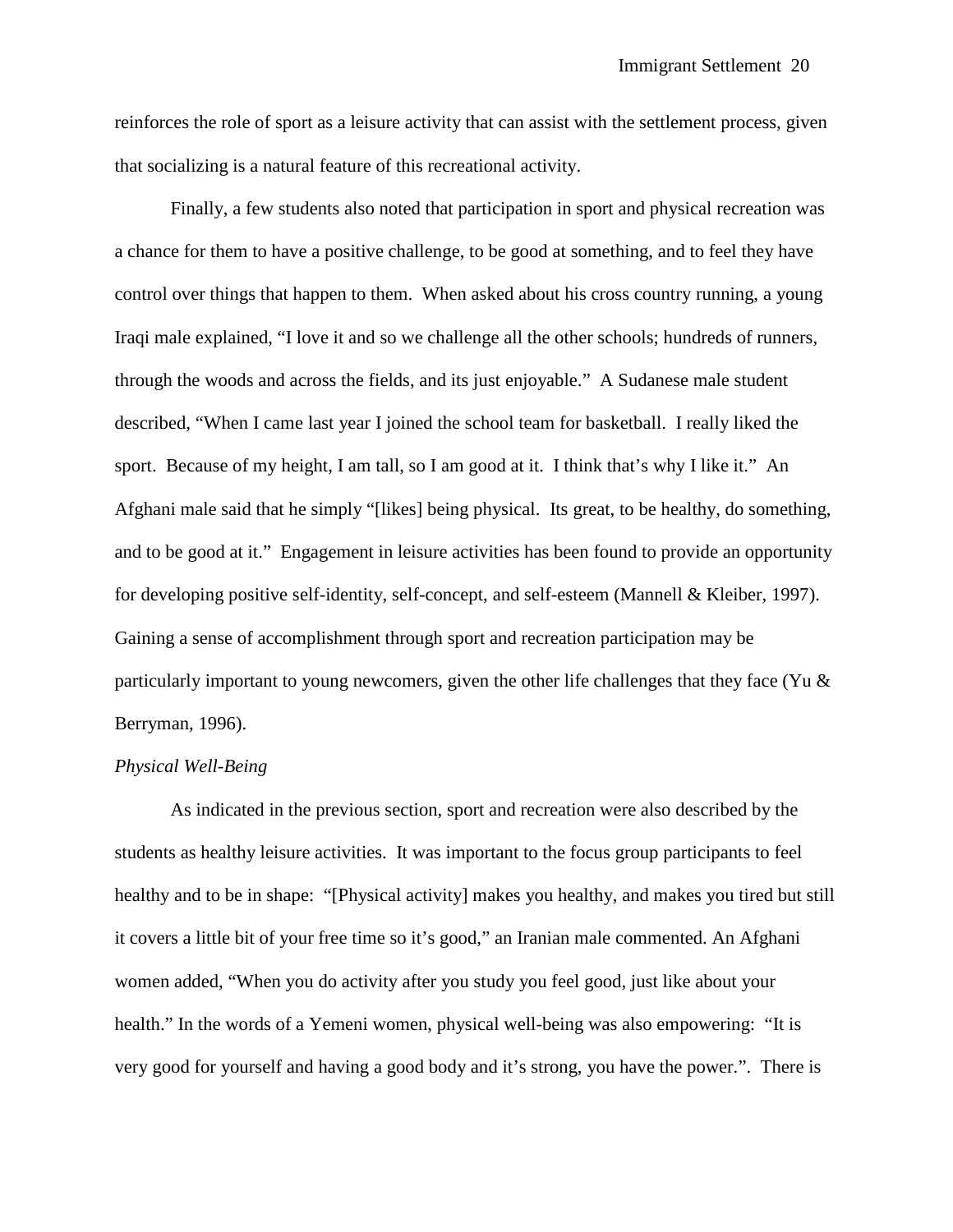little doubt about the potential physical health benefits of sport and physical recreation participation (cf. Donnelly & Coakley, 2002). It is interesting, however, that there does not appear to have been any consideration in the literature of physical health as an important indicator of successful immigrant settlement. Nevertheless, good physical health would seem to be a logical factor, and warrants further consideration, in the conceptualization and measurement of predictors of immigrant settlement. The students in this study felt that sport and recreation participation could elicit these physical health benefits.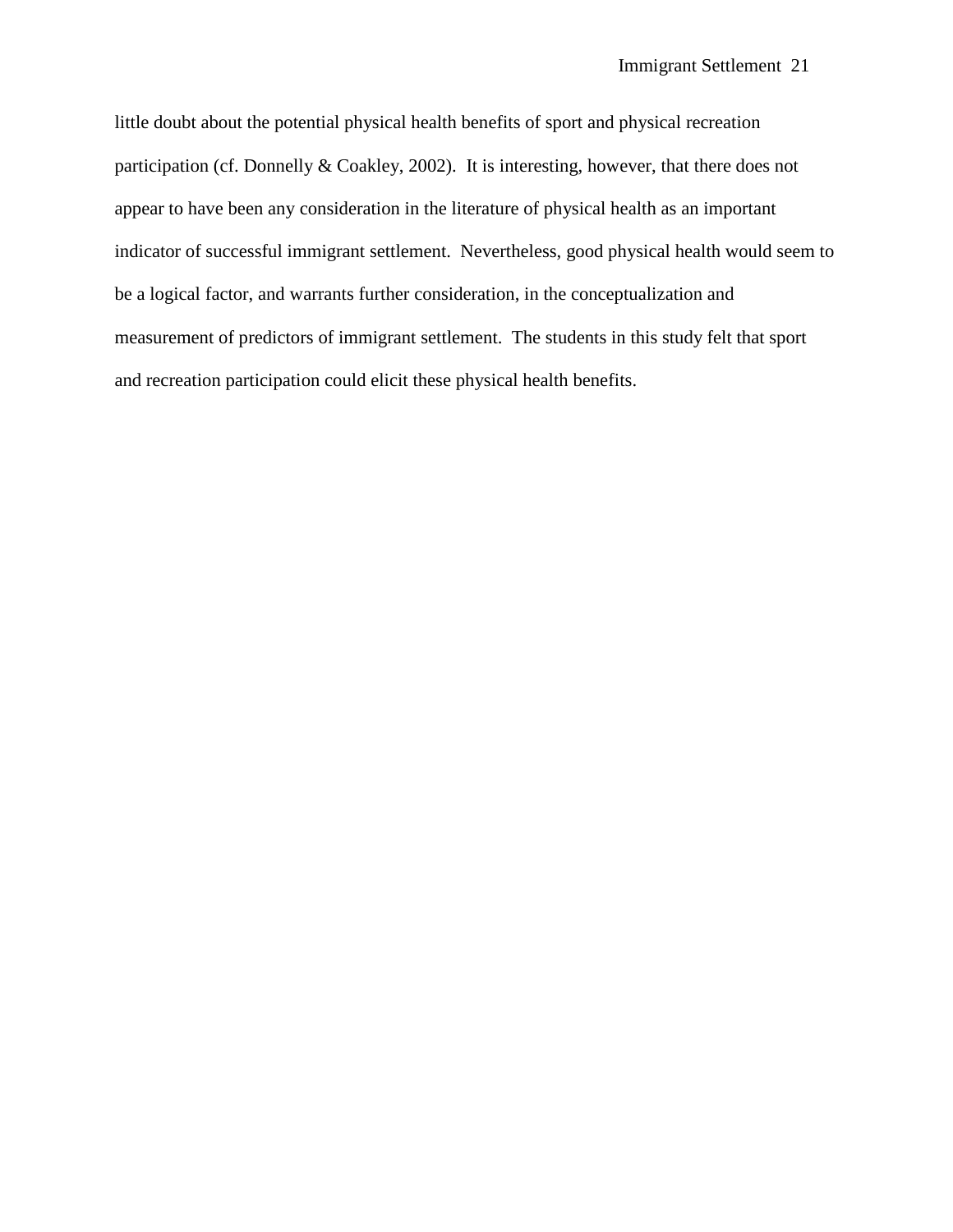# *Developing English Language Skills*

English language proficiency is undoubtedly a fundamental factor in successful immigrant settlement among adolescents and adults (e.g., Kilbride et al., 2000; Rublee & Shaw, 1991; Scott & Scott, 1989; Seat, 2000; Taylor, 2001; Tirone & Pedlar, 2000). In this study, many students described sport and physical recreation participation as an opportunity to learn and improve their English. One Sudanese male described the experience of playing on a school team: "A few months I play with them I learn a lot of things. I practice in English with other Canadians. So, when I started practicing with those guys I really improved my English." When asked why he wanted to try out for the school soccer team, a Korean student explained, "I can really learn English from the team because we need a lot of conversation when we're playing soccer." Other students described how participating informally in sport and recreation with mainstream students helped them develop language proficiency: "I know if I play with a Canadian, [I can improve] my pronunciation, I can learn lots of English words." Interestingly, the opportunity to learn English was identified as a product of sport and recreation participation by the young men more often than by the young women.

This study indicates that sport and physical recreation are meaningful sites for the development of English language proficiency among young newcomers, which is critical to their successful integration and participation in Canadian society. Stodolska and Alexandris (2004) also found that recreational sport participation in one's neighborhood facilitated English language development for some recent adult immigrants. One of the reasons for this finding in the current study is the fact that, in the school yards, in the neighborhood settings, during physical education classes, and in school and club sport teams, young newcomers participated in groups that comprised either a mix of immigrants from different cultural backgrounds, or a mix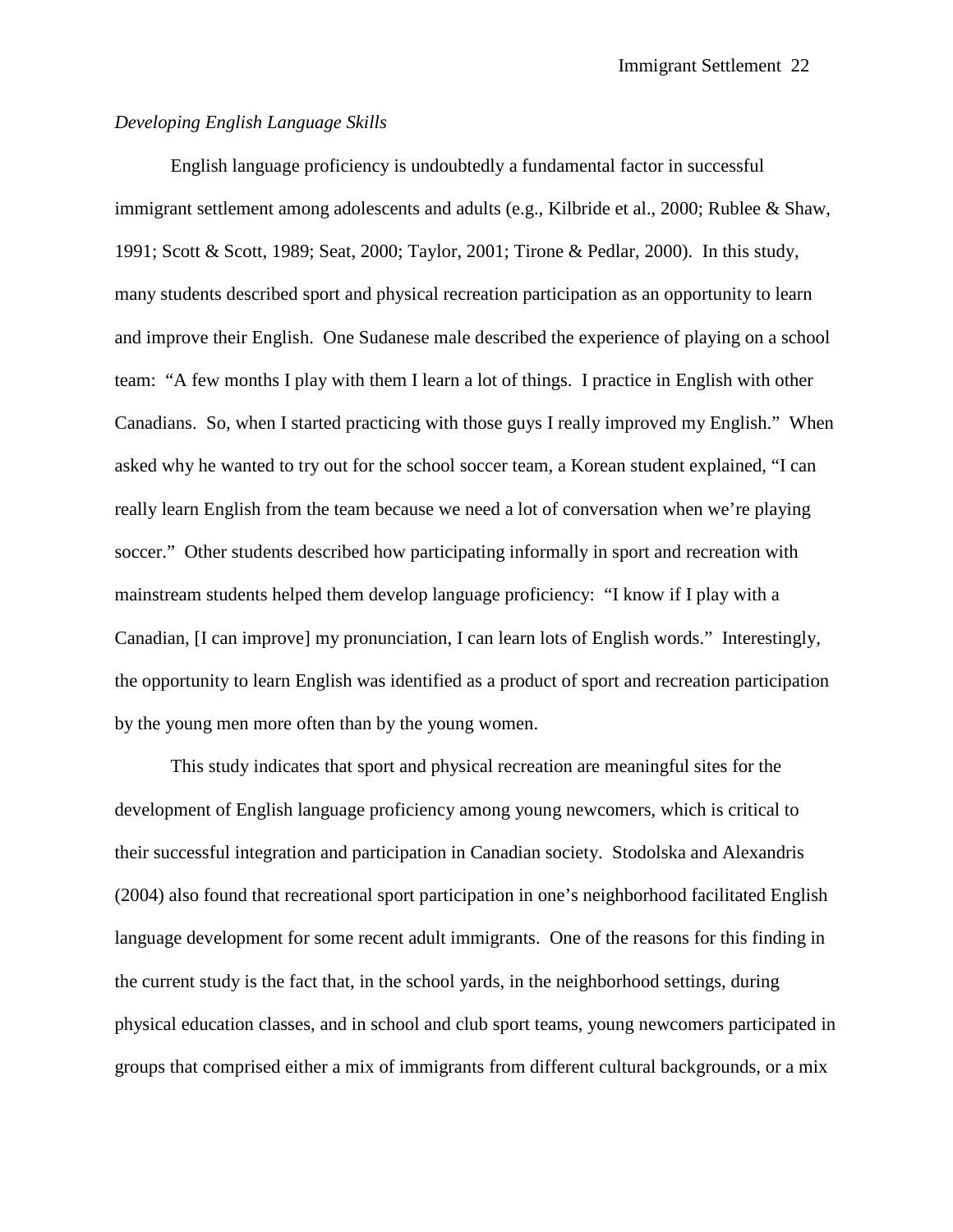of immigrants and Canadians. In both cases, English was, by necessity, the common language. For instance, a Kosovar male explained that, when he plays soccer, he mainly speaks English: "If someone is from your country then you speak with them in your own language, but otherwise you speak English." Sport and physical recreation lends itself to communication, because of the opportunity to simply socialize while participating, and the need for "a lot of conversation when we're playing" (Korean male).. The fact that the female students did not comment to the same extent as the male students on sport as a vehicle for English language development may reflect their lower likelihood of participation in mixed group settings. The young women did not elaborate on why they were less likely to participate in mixed groups, however it may be a function of their perceptions of social exclusion, which is reported below. *Familiarization with the Mainstream Culture*

Many students described sport and physical recreation participation as an opportunity to learn more about Canadian culture, including trying "Canadian" sports. Several students adapted to the different range of physical activity opportunities available to them in Canada by learning to play sports that were completely new. An Iraqi male student recalled, "When I came here [they asked me] 'want to play football?' I thought it was soccer, I said okay. I went to the field, I didn't know what it was. I was so surprised. I was shocked." A male student from Kosovo described his experience playing floor hockey with Canadian friends after school: "When I first came, yeah [it was difficult]. I didn't know the rules and stuff. But now I know the rules and I know how to play."

While other students had not yet taken the opportunity to learn new sport and physical recreation activities, they did express an intention to do so, to assist with their settlement and integration. An Iraqi female explained,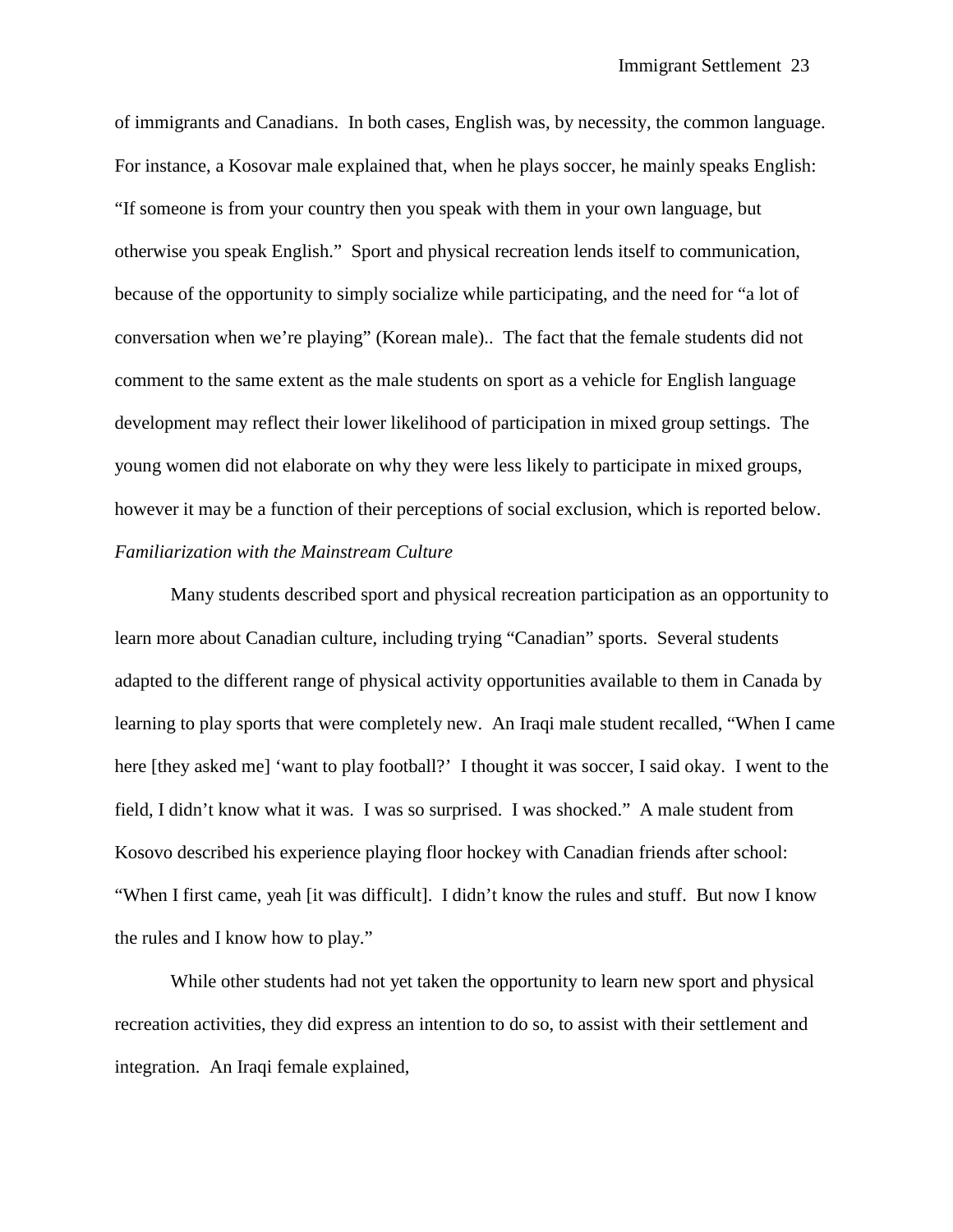It's in my head, like, maybe in the future I will try some of these winter activities. It's Canada, so we should try some of these winter activities. I know it's important. It's nice, actually, communicating with Canadian people.

Participating in sport and physical recreation also provided exposure to related cultural practices, such as the "ritual of the change room" and the "right" clothes to wear. When asked to compare Canada with their home country an Iraqi and a Kosovar youth explained,

The way they change [for gym and sports], because back in my country we didn't change. If you wore the jeans you just play with jeans and no running shoes, you just play without, we didn't change. And now here we can tell who just play hockey. Back there you couldn't tell who played that and any other person. (Iraqi male)

Well, you would wear anything compared to here. (Kosovar male)

Through exposure to new and different activities the students were able to develop an understanding about various aspects of Canadian culture that subsequently aided their settlement process, whether it was by simply being exposed to new activities, actually learning a new game, or picking up various cultural nuances associated with sport and recreation. This finding is consistent with Scott and Scott's (1989) contention that one's skills or understanding of the culture of the adopted country is an important factor in fitting into mainstream society. Tirone and Pedlar (2000), Taylor (2001), and Stodolska and Alexandris (2004) also found that participation in leisure activities provided an opportunity for immigrants to experience and develop their understanding of the mainstream culture; whether it was spending social time with parents of other children in the same dance class, playing "dress up like we are going to the Prom" (Tirone & Pedlar, p. 155), or just exploring "the Aussie way of life" through recreation (Taylor, p. 544). Stodolska and Alexandris reported that some of the adult immigrants in their study increased their participation in recreational sport because they came to realize that "sports were immensely popular in this country and were associated with a higher social status and a desirable way of life" (p. 397). While the students in the current study did not specifically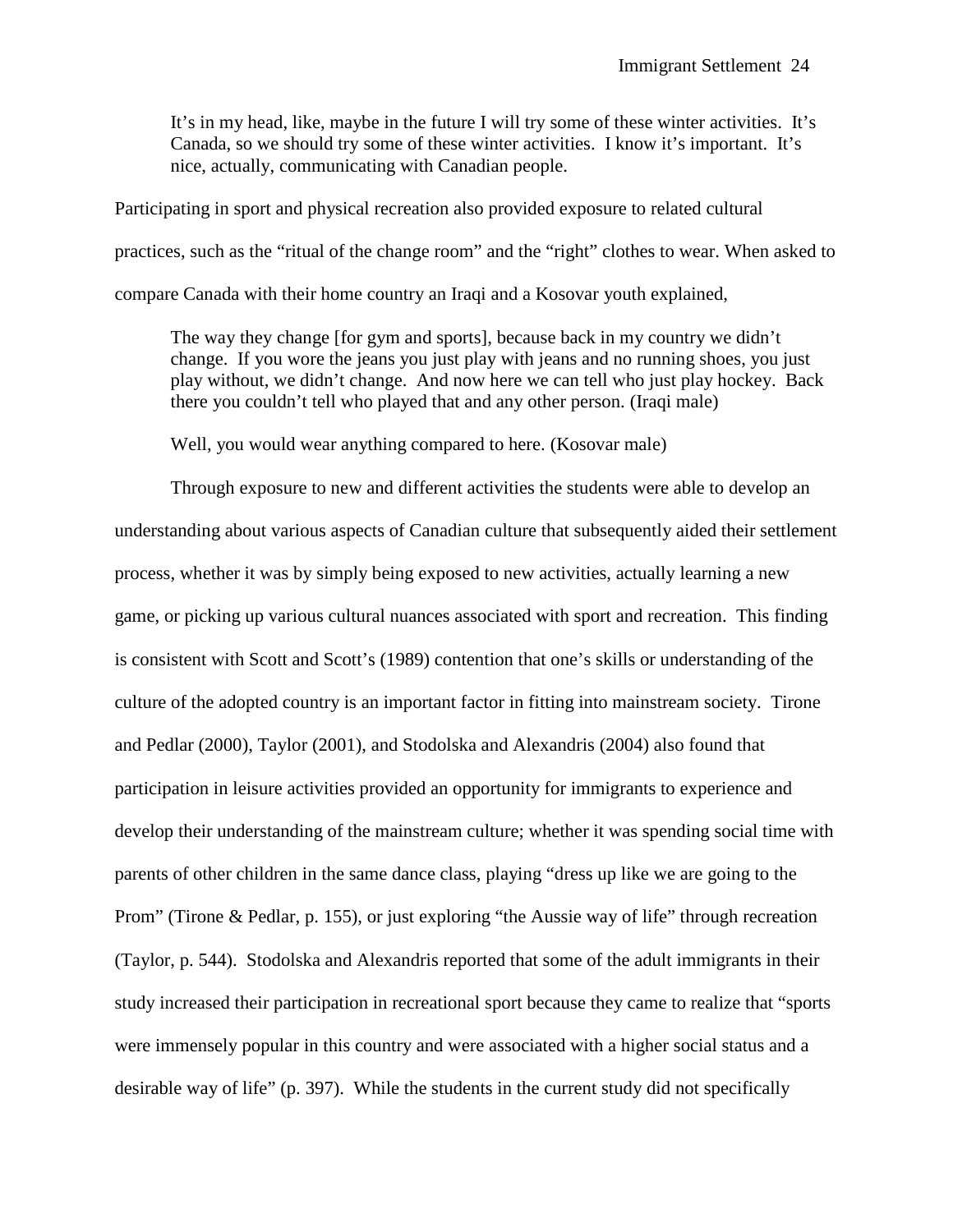indicate that sport gave them greater status, they did note that it helped them fit in because they learned more about Canadian culture through sport and physical recreation participation. *Social Exclusion*

There are many aspects of sport and physical recreation that may enhance settlement or fitting into one's adopted country. However, the young people interviewed in this study also talked about experiences with participation (or anticipated participation) that could be viewed as a negative factor in their settlement, due to the social exclusion they elicited. Social exclusion in this sense related to the mechanisms that act to detach groups of people from the social mainstream (Collins, Henry, Houlihan, & Buller, 1999).

The ESL students reported feeling excluded in sport and physical recreation because of their limited English language skills, their lack of familiarity with the intent and the rules of a particular game or activity (and their lack of language ability to communicate this), and prejudice and discrimination on the part of their mainstream peers. A focus group of male students discussed how sport and recreation participation could lead to feelings of social exclusion. A Sudanese male began by noting, "I think the first problem is language. It's just different for everybody. Some ESL student[s], they're afraid." Another student elaborated on that sentiment:

Yeah, they [ESL students] don't know how to play a sport and they don't try because they make a mistake or something and Canadians say 'oh, look at that immigrant' and stuff, and they make fun of them and they don't feel comfortable playing in that sport and they never try again. (Kosovar male)

The Sudanese male student further suggested that some of the ESL students are scared, partly because they wear different clothes than the Canadians and then they would be laughed at. Yet another student noted that,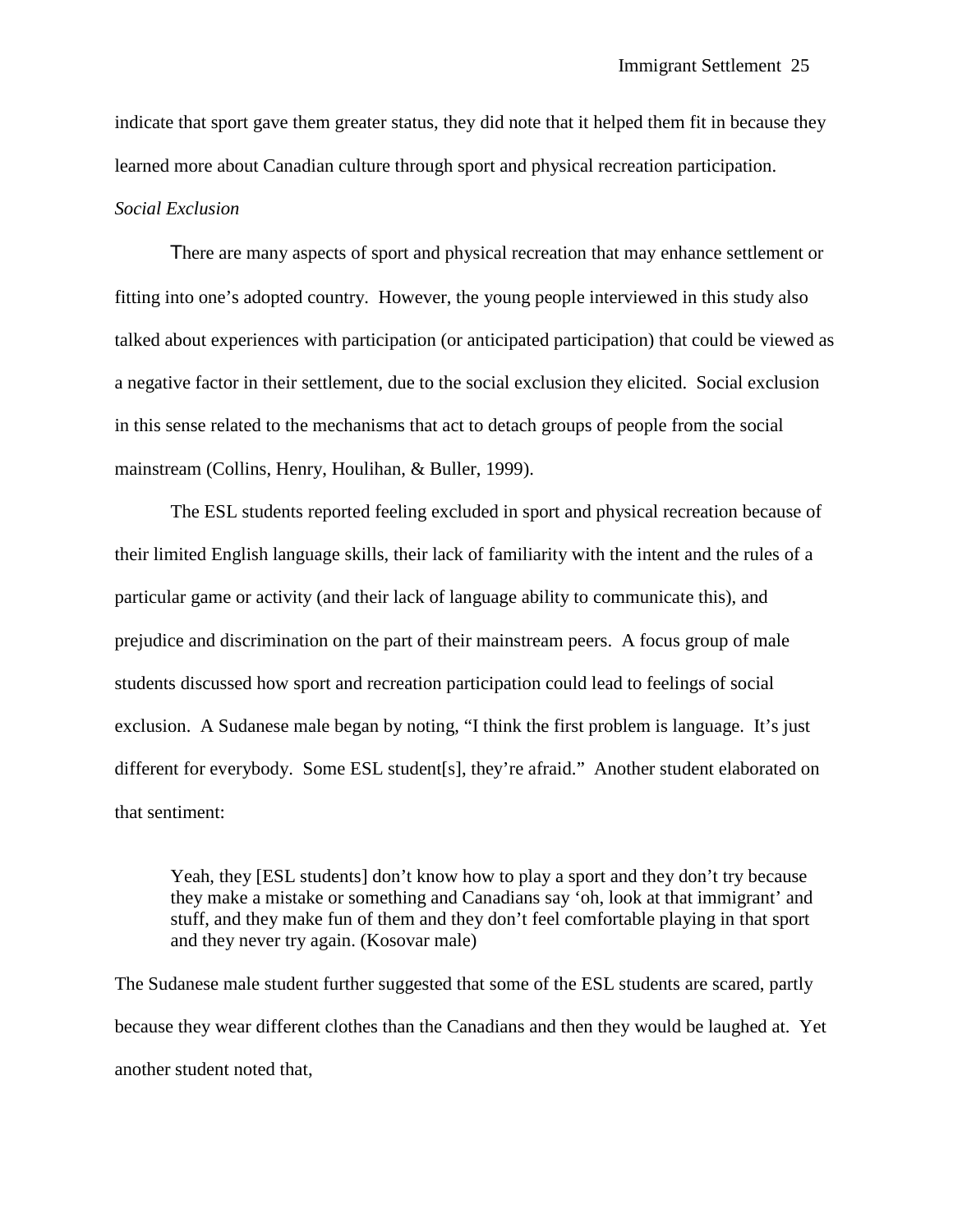They [the ESL students]think they'll look losers, you know, the coach asks you to get in groups and then you find nobody to get in a group. Maybe looks like nothing, but when you're in it you won't do it. Because everyone gets in a group, then you're left and coach is waiting and it's hard. Another thing is, you're not familiar with the rules. Sometimes when the coach is explaining the rules and other things at practices you're not able to understand. (Afghani male)

The young women described similar experiences with social exclusion as the male students,

however they seemed to be more affected by it, often leading them to discontinue their

# participation:

Sometimes they [other girls] made fun of you, like, if you don't know how to shoot and do something they just say 'Oh my God, if you don't know how to do this why you play? Why you come to this class?' You know, like, they are hurting you. You should ignore. What you are going to say? You already don't know how to play. You don't have any answer why you should play. (Yemeni female)

I felt I didn't fit in, that's why I stopped. When I had my [physical education] I had some problems in English, sometimes she [another Albanian girl in the group] helped me. When I talked they just find it very strange, like you are an alien. (Albanian female)

In addition to having difficulty with language, not knowing the rules of a game, or not having the skills to play, some female students were also concerned that they did not have the right clothes, which contributed to their sense of social exclusion. A Syrian female commented, "I want to go, like, I signed up last semester to go and exercise. But the problem was, like, when I think about wearing the right clothes, the right gym shoes, I don't want to go. I don't want to be embarrassed. That's why I just stop." Notably, this concern had more to do with not wearing the "right" clothes because they were not available to this student due to financial constraints, than any limitations imposed by cultural or religious restrictions.

Similar to their male counterparts, the young women also gave examples of prejudice in their sport and physical recreation participation. A young Albanian student noted that: "We have some wonderful girls and we have some, I hate to say that, some really bad girls that, they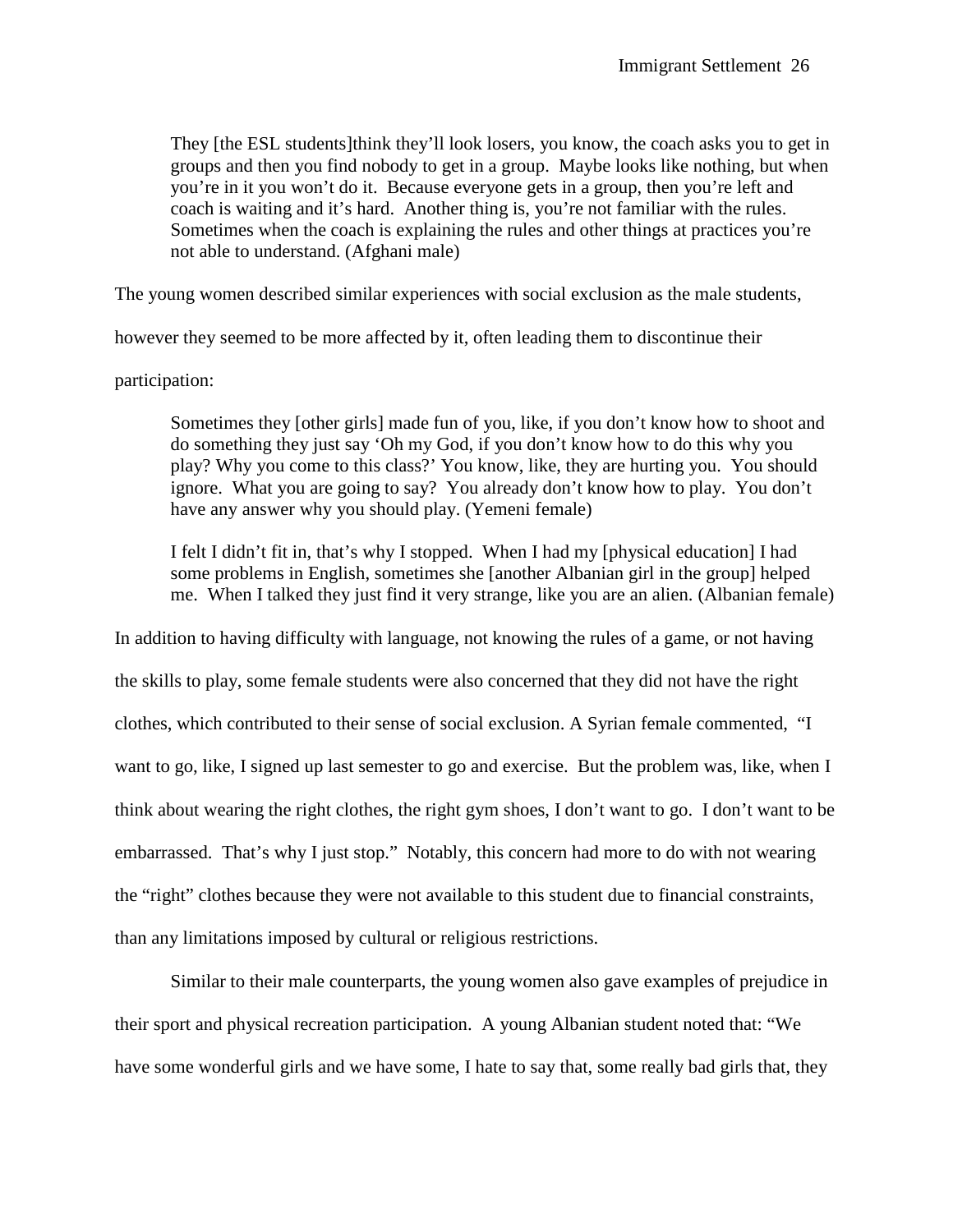just don't like immigrants, who don't like me either. I don't know what the point of that is." This experience limited the physical education participation of at least one female Iraqi student. She commented, "When my friend that I usually play with is absent or something, I have to be alone because no one accepts me. I don't want to experience that again."

The difficulties with English language reported by the students in this study correspond with Seat's (2000) observation that newcomer youth attributed a lack of English proficiency to their fear, confusion, and feelings of isolation and marginalization. In fact, this has been shown in previous research to be the most difficult aspect of adolescent immigrants trying to fit into their new home country (Kilbride et al., 2000; Kunz & Hanvey, 2000; Seat). Social exclusion based on lack of English language fluency appears to be a critical aspect of sport and physical recreation participation, and a barrier to successful settlement. Research has also shown that other constraining factors to the successful settlement of young, recent immigrants were their experiences with prejudice and discrimination based on race and cultural differences (Kilbride et al.; Kunz & Hanvey; Seat). The students in the current study likewise described their negative experiences with prejudice and discrimination, specifically in the sport and physical recreation setting.

Even though the young men had many of the same experiences with social exclusion based on language difficulty, lack of familiarity with the games, and prejudice, they seemed better able to overcome this difficulty than the girls, and just "get on with the game." A Kosovar man commented, "We get that too [teasing from others]. I shake it off. You don't mean it. So even if they say something, I know it's just in fun." Overcoming social exclusion also meant doing one's best to learn the language, the rules of the game, or the skills, and trying to fit in. As one Afghani male student explained,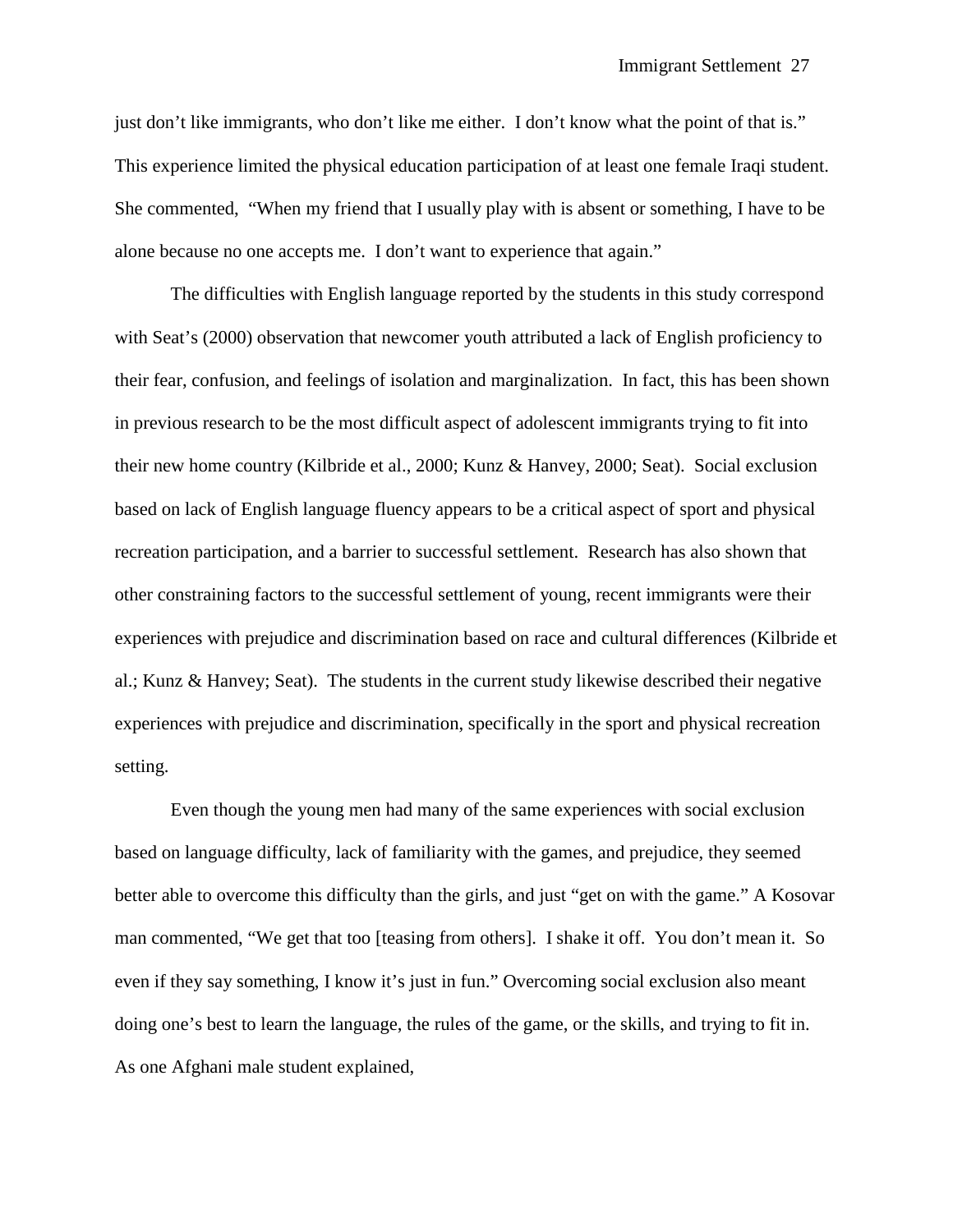I found it a little bit hard to get to know about the rules and to know what the coach says. At the beginning, when I came to Canada. . . I was finding it very hard. Because I felt, like, very alone because I wasn't able to communicate with other kids and to get to know what I feel about it. I knew the sports, I could learn, whatever, but when they used to say do this, do that, and then I wasn't able, so nobody would be my partner or in my group, so then I would be left alone myself. But now I find it easier because I get familiar with the language, I learn it, I know I'm getting better.

Even the young women commented on how boys were better at dealing with the factors that created a sense of social exclusion. During one of the focus groups an Iranian female commented, "I think the main reason is that boys get together much easier than girls." All the young women nodded in agreement with that statement, and an Iraqi female added, "Girls are selfish sometimes." Another Iranian female pointed out that, "The girls will tell you they don't like how you're walking, but the boys don't care about this stuff, they just get together." A young Albanian woman agreed that, "Boys don't care what kind of friends you have. They just say okay." A female Iraqi student in the group further stated:

The boys are so friendly with each other, they communicate with each other so good. Not like girls. Like, for me, I would love to go with boys more than girls. Because with boys you just go along with them so easy but with girls you have to understand her and get along with her.

The findings of this study indicate that the young men were better able to negotiate social exclusion and, thus, could maintain their involvement in sport and physical recreation, and accrue the benefits that seem to promote settlement. This corresponds with Scott and Scott's (1989) suggestion that that how one reacts to various aspects of a new **community** is a factor in successful integration into that **community.** It is not clear why the female students felt more constrained by, or were not as readily able to negotiate, the social exclusion brought on by language difficulties, lack of understanding of some games and activities, and discrimination against immigrants. The males may simply have been more motivated to do so, in order to "get back in the game." The focus group data suggest this contrast had more to do with differences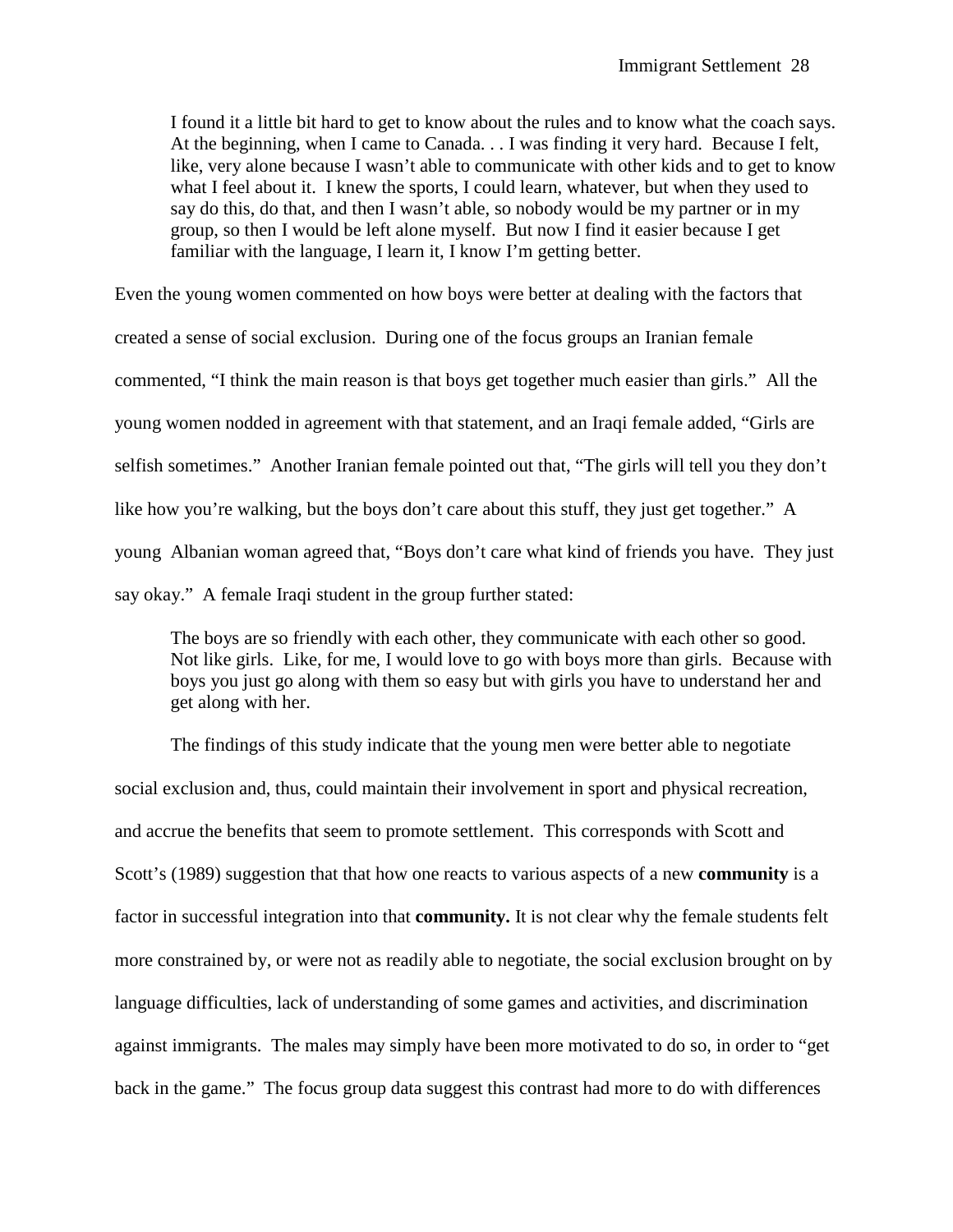between male and female adolescents in general (i.e., the age group) (e.g., "girls are selfish sometimes," "boys don't care what kind of friends you have"), than anything specific to the female newcomers who participated in this study. For example, research has shown that females in particular felt constrained in their leisure participation because of cultural or religious background (e.g., Carrington et al., 1987; Dagkas & Benn, 2006; Livengood & Stodolska, 2004; Taylor, 2001; Tirone & Pedlar, 2000). However, the female students in this study did not indicate that cultural background or religion had any more of an influence on their ability to take part in sport and physical recreation than their male counterparts. The female Muslim students, for example, did not feel particularly constrained by their clothing requirements, nor by any limits on their participation in co-ed groups.

This finding may be unique to the students studied here, and may be due, in part, to the fact that the students' schools were very accommodating to cultural and religious practices. For example, there were several reports of teachers and coaches being attuned to the unique needs of some of the students in this study, including providing alternative activities when Muslim youth were fasting. This argument is supported by the recent work of Dagkas and Benn (2006), who found that young Muslim women in the British school system felt far more constrained in their physical education participation because of their religious background than their counterparts in the Greek school system. Dagkas and Benn attributed this, at least in part, to differences in school policies and practices where, "the meeting of religious requirements was more problematic in the British [system] than the Greek [system]" (p. 32). Alternatively, as noted earlier, the limited constraints reported by the young Muslim women in the current study may reflect reluctance on their part to share this personal information in the focus group setting. Differences in how young male and female newcomers negotiate the social exclusion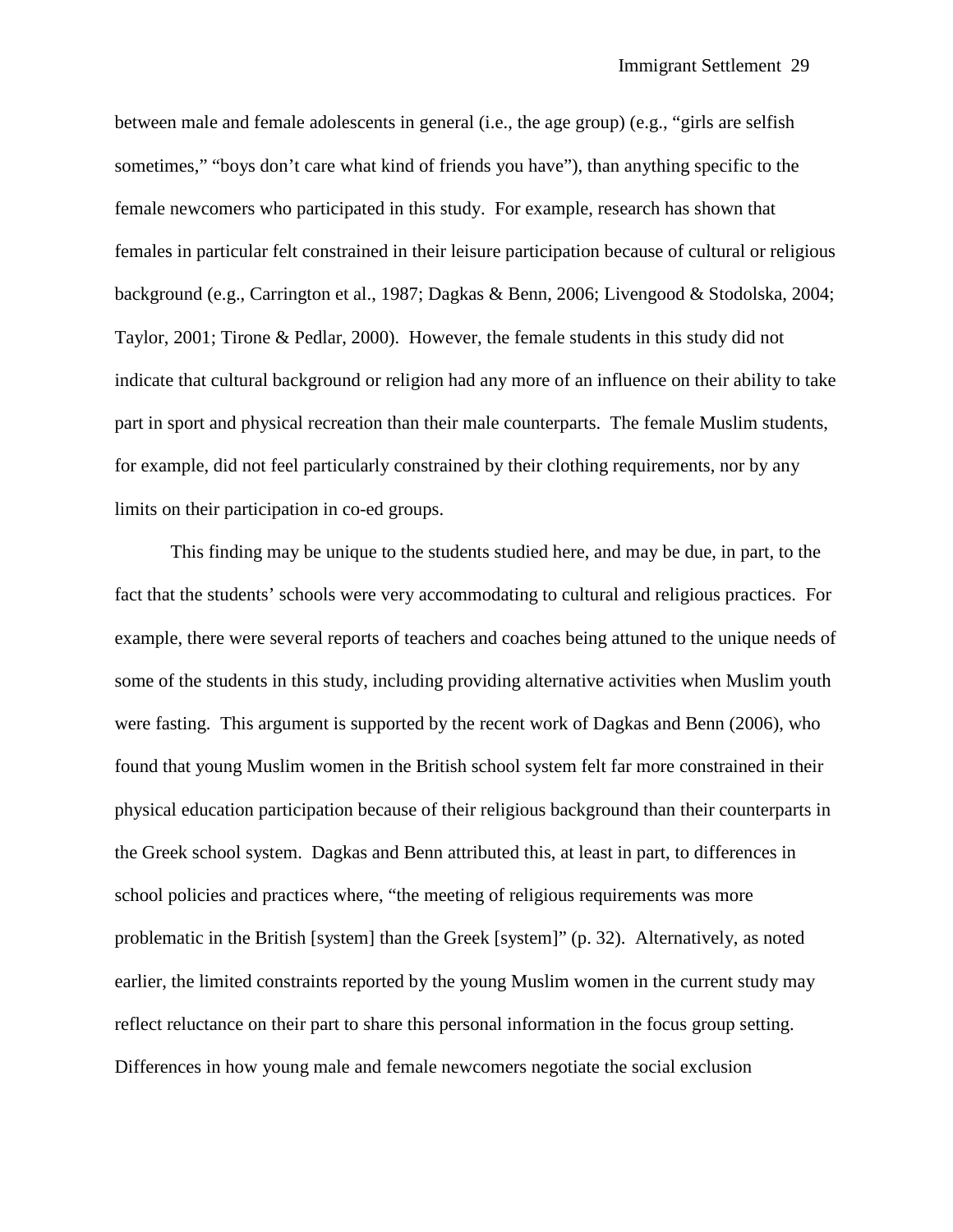experienced in sport and physical recreation is a worthy avenue for further research, following the work on leisure constraints negotiation by Jackson, Crawford and Godbey (1993) and Livengood and Stodolska (2004).

The young people also talked about the difference some of their teachers and coaches made in helping them overcome the difficulties that precipitated the social exclusion they experienced in sport and physical recreation. Some teachers took the time to make sure the recent immigrant students understood what was, for them, a new sport or physical activity. For instance, an Iraqi male commented, "There were three of us [ESL students] in the class only who didn't know how to play [rugby]. We tried our best. The teacher taught us how to do it, and it became fun for us." Students also described teachers who made a point of ensuring no one was excluded from participation:

They [mainstream students] didn't even talk to me [at school]. But I liked the gym, it was fun. Because the teacher, he was a nice teacher. So he just made us in groups. He didn't say go get groups, he just made them. (Iranian female)

Seat (2000) also found that teachers were a potentially positive force in helping young newcomers fit in, and played a key role in their settlement. Most of the young people in his study said they had open communication with their teachers, and the teachers understood the newcomers' struggles. This seemed to be the case in the current study as well, with respect to the teachers trying to ensure the ESL students had a positive sport and physical education experience. However, the variable influence of teachers on students' experiences was indicated by Dagkas and Benn's (2006, p. 31) finding that, "open or closed attitudes of teachers towards Islam and Muslims. . . contributed to the positive or negative experiences encountered" by Greek and British female Muslim students in physical education. Nevertheless, the findings of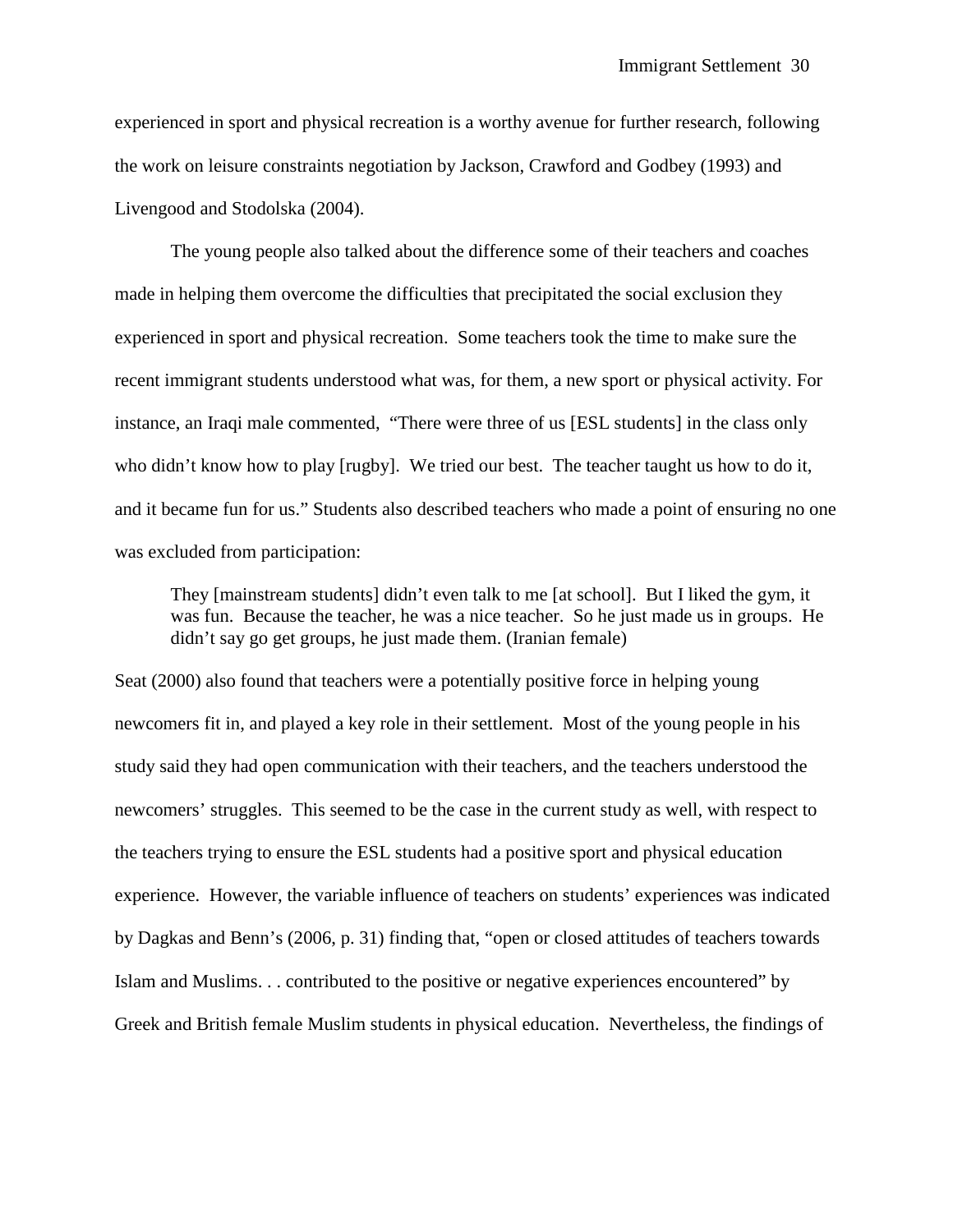the current study suggest that sport provided an opportunity for these educational leaders to facilitate the integration of ESL students within a given activity and among their peers.

# **Conclusions**

The findings of this study indicate that sport and physical recreation can play a meaningful role in the settlement of young, recent immigrants to Canada. The narratives of the adolescent newcomers interviewed here reflect attitudes and experiences that are consistent with what have been identified in the literature as key factors in the immigrant settlement process (e.g., Rublee & Shaw, 1991; Scott & Scott, 1989; Seat, 2000; Stodolska & Alexandris, 2004; Taylor, 2001; Tirone & Pedlar, 2000).

The focus group participants described physical activity as an enjoyable, healthy leisure activity. As such, we may expect that it contributes to their sense of general well-being and life satisfaction, which Rublee and Shaw (1991) and Scott and Scott (1989) identified as indicative of successful integration into a new society. The young immigrants noted that the opportunity to engage with family was a valued aspect of sport and physical recreation participation. This may allow them to temporarily put aside, or perhaps even overcome, the stresses of home life and promote positive family relations that have been identified elsewhere as important to successful settlement (Scott & Scott; Seat, 2000; Tirone & Pedlar, 2000; Taylor, 2001). The opportunity to interact with old and new friends, from one's own ethnic group, other ethnic groups, and mainstream peers, through sport and physical recreation participation was particularly valued by the young newcomers. In another study, Seat found that adolescent immigrants valued these connections because they helped the teenagers to "fit in" and to feel accepted in their new country. Participating with friends and peers in a group setting, which is common in sport, was another valued aspect of this leisure time activity. In groups, whether an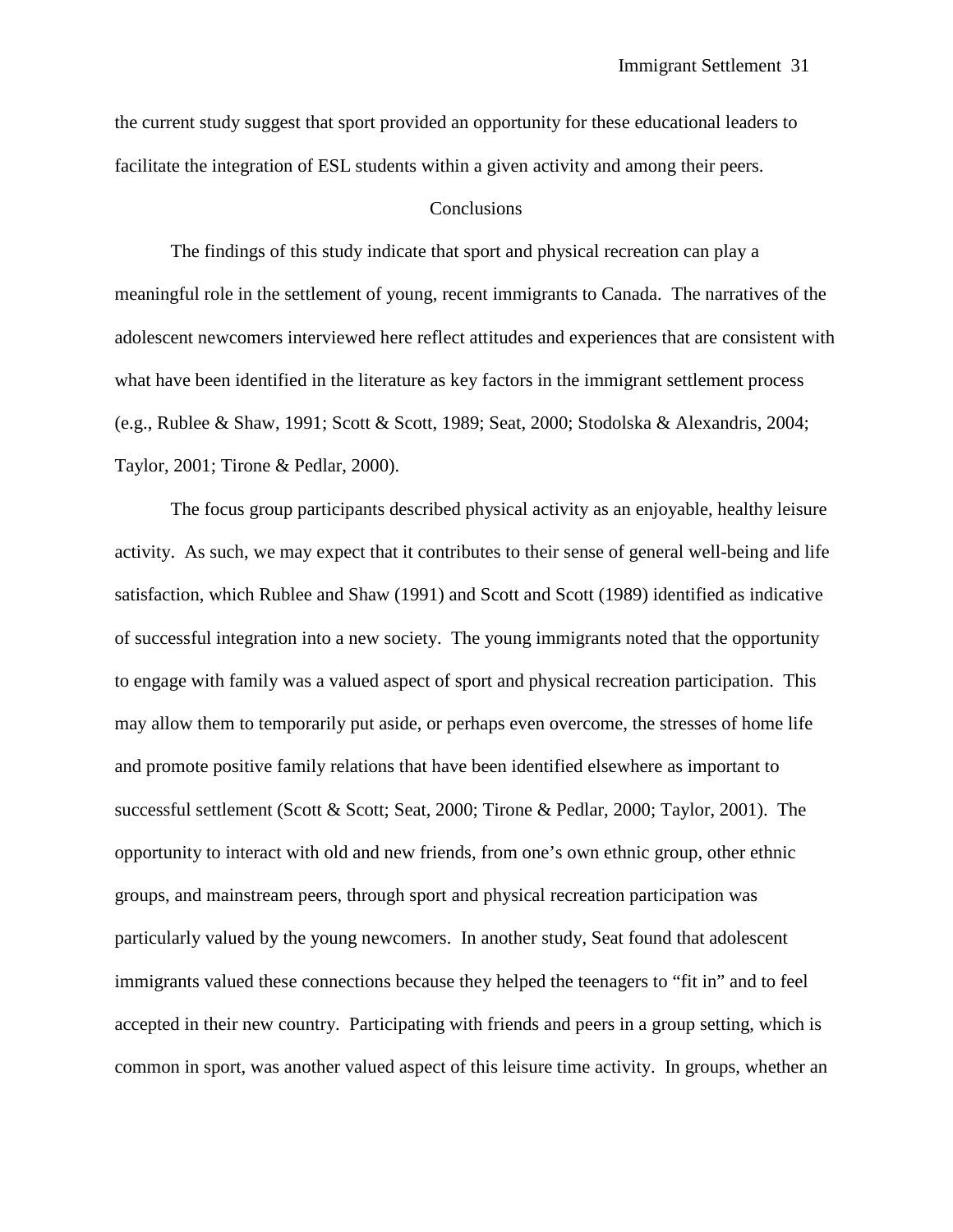organized team or an informal collection of friends, the opportunity to develop language skills and learn the culture of one's new country was heightened. The young, recent immigrants described sport and physical recreation as a site for improving their English, which has been recognized as a fundamental factor in successful settlement (Kilbride et al., 2000; Seat; Scott & Scott). This tended to happen, though, only when newcomers participated with friends and peers from other ethnic groups and mainstream society, where English is the common language. The findings of this study suggest that becoming oriented to the culture of mainstream society through sport and recreation participation also helps to provide recent immigrants with the cultural skills they need for successful settlement (Scott & Scott).

At the same time, sport and physical recreation were seen as a site for social exclusion that certainly counters, if not interrupts, the process of fitting in, getting along with others, and feeling comfortable in one's new environment. Consistent with Seat (2000), Kilbride et al. (2000), and Kunz and Hanvey (2000), the young, recent immigrants in this study felt socially excluded because of their language deficiency, unfamiliarity with many of the sports played in Canada, and prejudice on the part of their Canadian peers. However, the findings further revealed that teachers and coaches could be an important part of the young newcomers' sport and physical recreation experience given their ability to help overcome the barriers to social inclusion through sport.

The focus group interview data revealed some differences between male and female students. In particular, the young men and women had different reactions to the social exclusion they experienced as a result of participating in sport and physical recreation. The young women were more affected by social exclusion, while the young men were more likely to deal with it by trying to learn the language, the rules, or the skills required, and making an effort to fit in. The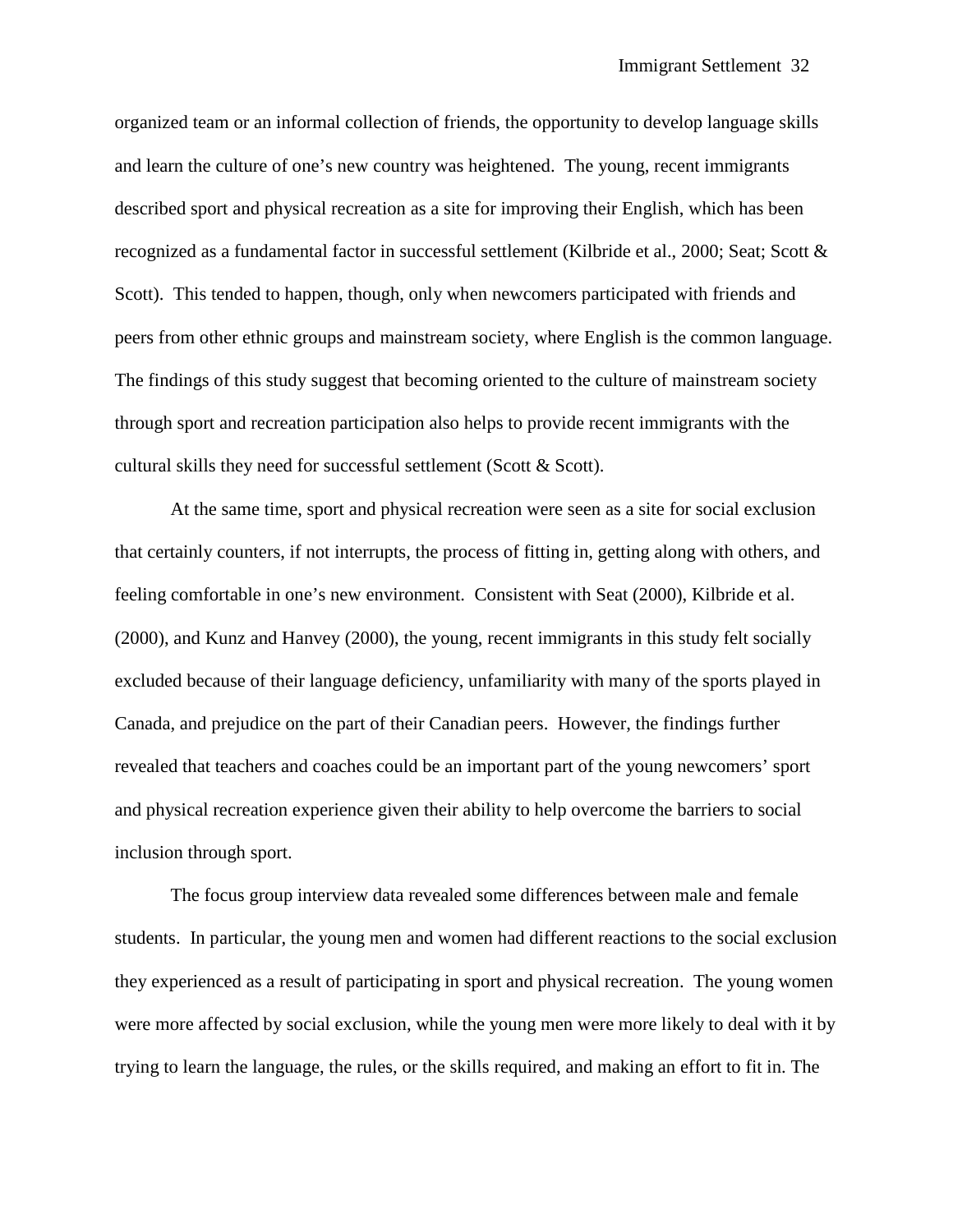focus groups provided evidence that social exclusion was likely a deterrent to participation for some, and prompted complete withdrawal from an activity for others. Nevertheless, the benefits of general well-being (particularly through participation in fun, social activities), developing language skills, and becoming more familiar with the mainstream culture may provide the impetus for programmers to help the young women and men successfully negotiate the constraints to settlement that may be experienced through sport and physical recreation.

# *Implications for Settlement Policy and Programs*

The findings presented in this paper indicate that, for the most part, sport and physical recreation can facilitate the settlement of young, recent immigrants. Such activities must be planned to ensure that they are fun for the participants and that they promote physical health benefits that were identified as important to the youth in this study. They must provide opportunities for social interaction with family, friends, or both, and ideally take place in a group setting. Participation with friends and peers from other ethnic groups and from mainstream society is essential if English language development is one of the objectives of sport and physical recreation participation. Such leisure activities also provide an opportunity to learn about mainstream culture, including typical dress and other cultural nuances associated with sport and recreation. To ensure this particular objective is met, mainstream activities must be included in any programming, and it is essential that young newcomers understand the rules and skills involved in the games. Policy and programming related to sport and physical recreation in the settlement process must recognize the important role that leaders (i.e., teachers, coaches, instructors) may play in facilitating settlement by minimizing the experiences of social exclusion that seem likely to occur. This involves helping and guiding both the young newcomers and their mainstream peers. It is necessary to sensitize these leaders to the issues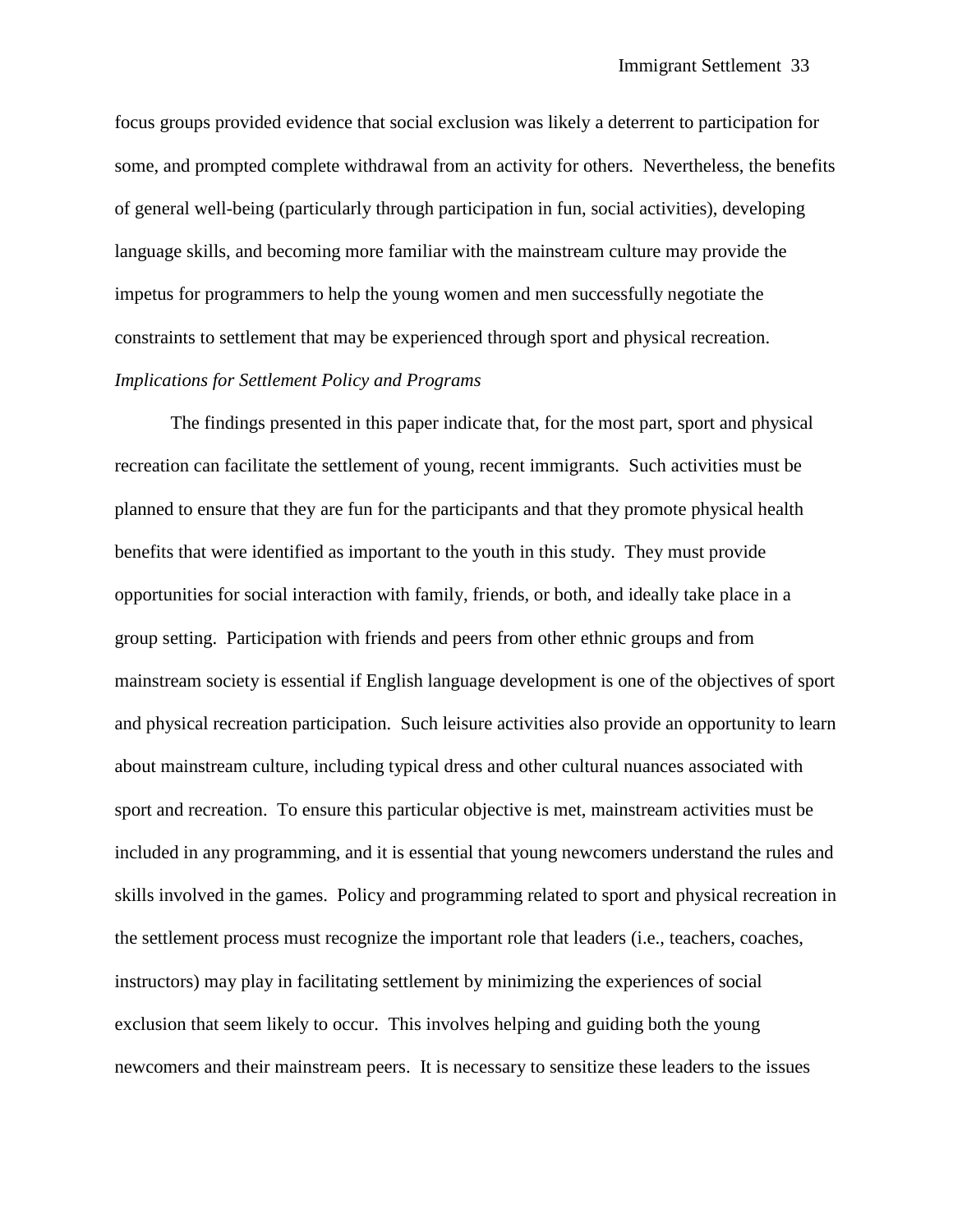identified by the young newcomers in this study; including, language barriers, lack of familiarity with the rules or skills of the game, the potential for group activities to be exclusionary, and discrimination by other students.

## *Suggestions for Future Research*

This paper presents some preliminary findings regarding the role of sport and physical recreation in the settlement of young, recent immigrants. In order to extend this area of inquiry, and verify some of the conclusions offered here, a more systematic investigation is recommended. Future research should set out to examine further the nexus between sport and physical recreation, key factors in the settlement process, and indicators of successful settlement. For example, the influence of sport and physical recreation participation on national identity, life satisfaction, and role performance (Scott & Scott, 1989), or, for young newcomers, simply fitting in and getting along with one's peers (Seat, 2000) should be investigated. An additional avenue for research is the examination of young newcomers' negotiation of the social exclusion that may be experienced with participation. Research in this area may also be extended by examining the role of sport and physical recreation in immigrant settlement from a social capital perspective.<sup>3</sup> Bourdieu (1985) defined social capital as a network of formal and informal relationships that may facilitate an individual or particularly a group's advancement in and contribution to a community or society. The importance of friends, family, and groups (teams) in sport and physical recreation participation identified in the current study suggests that these leisure activities may be an important avenue through which social capital can be built (see also Amara et al., 2004).

While our study did not differentiate between ethnic groups, future research with young, recent immigrants could also explore variations within a diverse sample that reflects a pluralistic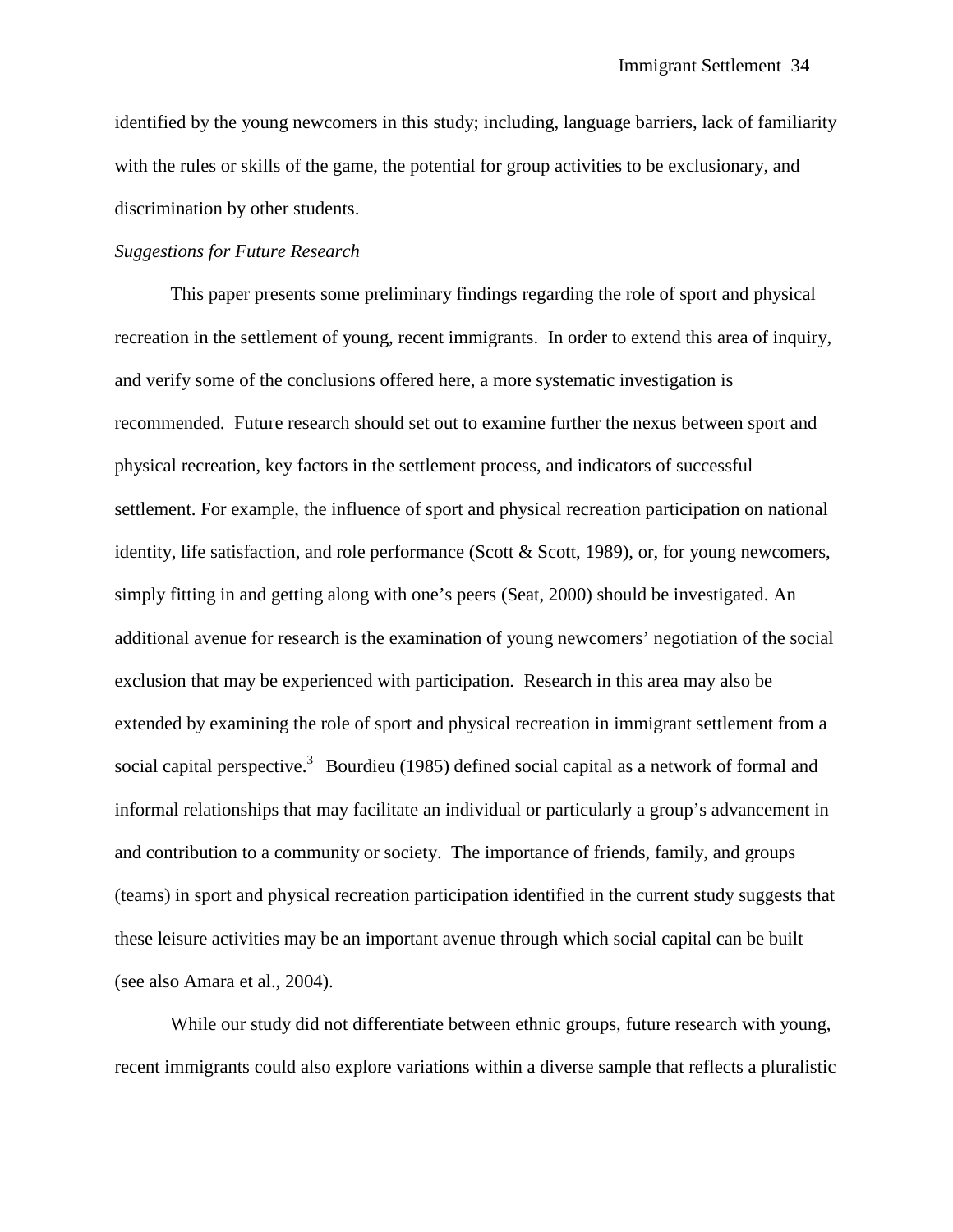society such as Canada. In fact, Seat (2000) observed some variations in youth immigrant attitudes by ethnic group, while Stodolska and Alexandris (2004) found differences between the role of sport in the lives of Korean and Polish immigrants. A focus on collective rather than individual experiences does not take into account other bases of "intra-societal differences" (Scott & Scott, 1989, p. 14), such as ethnic group or other background factors, and sex or other demographic characteristics. Indeed, a limitation of the current study was the focus group methodology, where the collective **experience** may have been over-emphasized compared to specific **experiences** of some individuals or sub-groups of cultural minorities. We could refine our understanding of the role of sport and physical recreation in the immigrant settlement process by the individual to a greater extent. This can be done through personal interviews that may elicit more private narratives, and by considering variation in personal and sub-group factors that are purported to influence the settlement process (Scott  $\&$  Scott). Building on the current paper, as well as the related work of Rublee and Shaw (1991) and Stodolska and Alexandris, future research may also explore further the role of sport and physical recreation participation in the **settlement** experience of other groups of recent immigrants, such as adults and women. Such research is important to give a voice to their experiences, and ideally lead to the development of **settlement** services that are sensitive to the needs and interests of newcomers.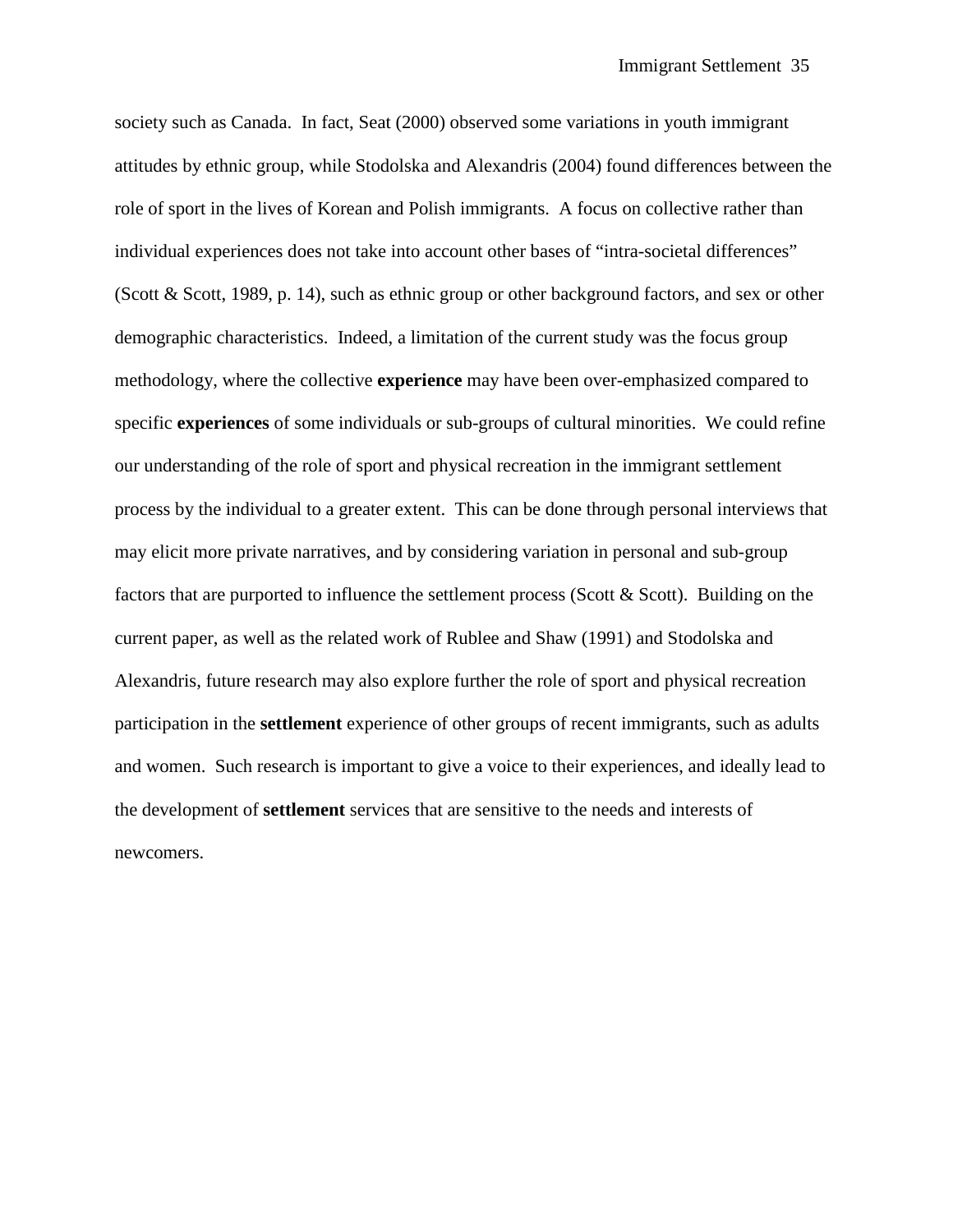### Footnotes

 $1$  Canada is an officially bilingual country (English and French), however, English is the mainstream language of focus throughout this paper.

<sup>2</sup> Self-reported cultural backgrounds of the ESL student participants included: Afghani, Albanian, Iraqi, Romanian, Muslim, Croatian, Korean, Yemeni, Serbian, Pakistani, Chinese, Iranian, Sudanese, Taiwanese, Eritrean, Greek, Kosovar, and Syrian. Self-reported first languages of the ESL student participants included: Afghani, Albanian, Farsi, Arabic, Kurdish, Croatian, Cantonese, Korean, Serbian, Assyrian, Persian, Tigrina, Greek, Sudanese, and Hungarian.

 $3$  We would like to thank one of the anonymous reviewers for making this suggestion.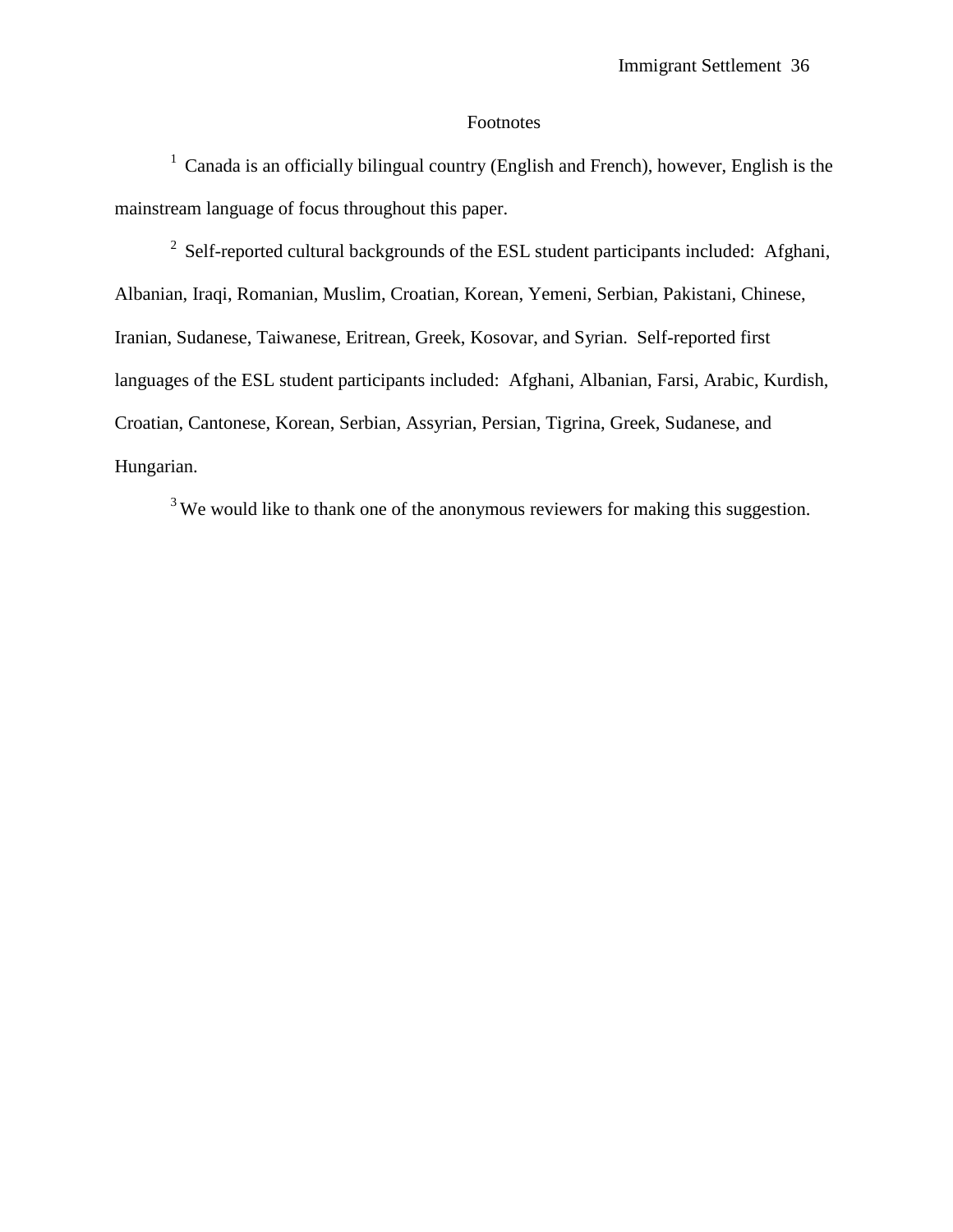#### References

- Amara, M., Aquilina, D., & Henry, I. (2004). *Sport and multicultural dialogue: A review of policy in the 25 European Member States.* Institute of Sport and Leisure Policy, Loughborough University, UK.
- Berry, J. W. (1997). Immigration, acculturation and adaptation. *Applied Psychology: An International Review, 46,* 5-68.
- Birman, D., & Trickett, E. J. (2001). The process of acculturation in first generation immigrants: A study of Soviet Jewish refugee adolescents and parents. *Journal of Cross-Cultural Psychology, 32,* 456-477.
- Bourdieux, P. (1985). The forms of social capital. In J. G. Richardson (Ed.), *Handbook of theory and research for the sociology of education* (pp. 241-258). New York: Greenwood.
- Carrington, B., Chivers, T., & Williams, T. (1987). Gender, leisure and sport: A case-study of young people of South Asian descent. *Leisure Studies, 6,* 265-279.
- Citizenship and Immigration Canada. (2000). *Immigrant Settlement and Adaptation Program: Handbook for service provider organizations.* Ottawa: Public Works and Services Canada.
- Citizenship and Immigration Canada. (2005a). *Annual report to Parliament on immigration, 2005*. Ottawa: Public Works and Services.
- Citizenship and Immigration Canada. (2005b). *CIC's mandate, mission and vision.* Retrieved February 10, 2006 from [http://www.cic.gc.ca/english/department/mission.html.](http://www.cic.gc.ca/english/department/mission.html)

Clark, W. A. V. (2003). *Immigrants and the American dream.* New York: The Guilford Press.

Collins, M., Henry, I., Houlihan, B., & Buller, J. (1999). *Research report: Sport and social*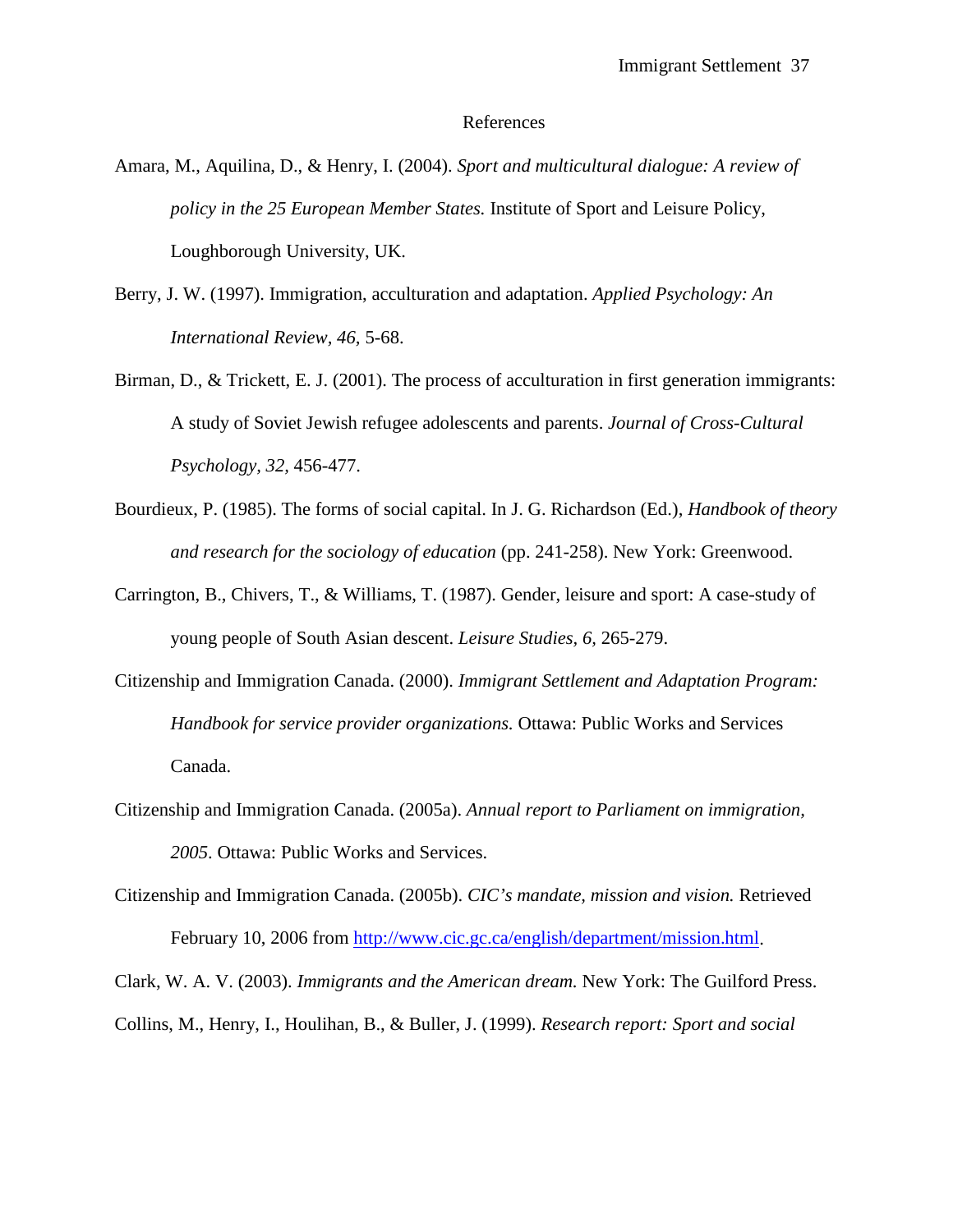*exclusion. A report to the Department for Culture, Media and Sport.* Loughborough: Institute of Sport and Leisure Policy, Loughborough University.

- Cox, T. Jr. (2004). Problems with research by organizational scholars on issues of race and ethnicity. *The Journal of Applied Behavioural Science, 40*, 124-146.
- Dagkas, S., & Benn, T. (2006). Young Muslim women's experiences of Islam and physical education in Greece and Britain: A comparative study. *Sport, Education and Society, 11,* 21-38.
- Dion, K. K., & Dion, K. L. (2001). Gender and cultural adaptation in immigrant families. *Journal of Social Issues, 57,* 511-522.
- Donnelly, P., & Coakley, J. (2002). *The role of recreation in promoting social inclusion*. Toronto: Laidlaw Foundation.
- Grey, M. A. (1992). Sports and immigrant, minority and Anglo relations in Garden City (Kansas) High School. *Sociology of Sport Journal, 9,* 255-270.
- Hirschman, C. (2001). The educational enrollment of immigrant youth: A test of the segmentedassimilation hypothesis. *Demography, 38,* 317-337.
- Jackson, E. L., Crawford, D. W., & Godbey, G. (1993). Negotiation of leisure constraints. *Leisure Sciences, 15,* 1-11.
- Juniu, S. (2000). The impact of immigration: Leisure experience in the lives of South American immigrants. *Journal of Leisure Research, 32,* 358-381.
- Kerr, G., & Simard, A. (2003). *ISAP program review – Final report and recommendations.* Ottawa: Citizenship and Immigration Canada.
- Kilbride, K. M., Anisef, P., Baichman-Anisef, E., & Khattar, R. (2000). *Between two worlds:*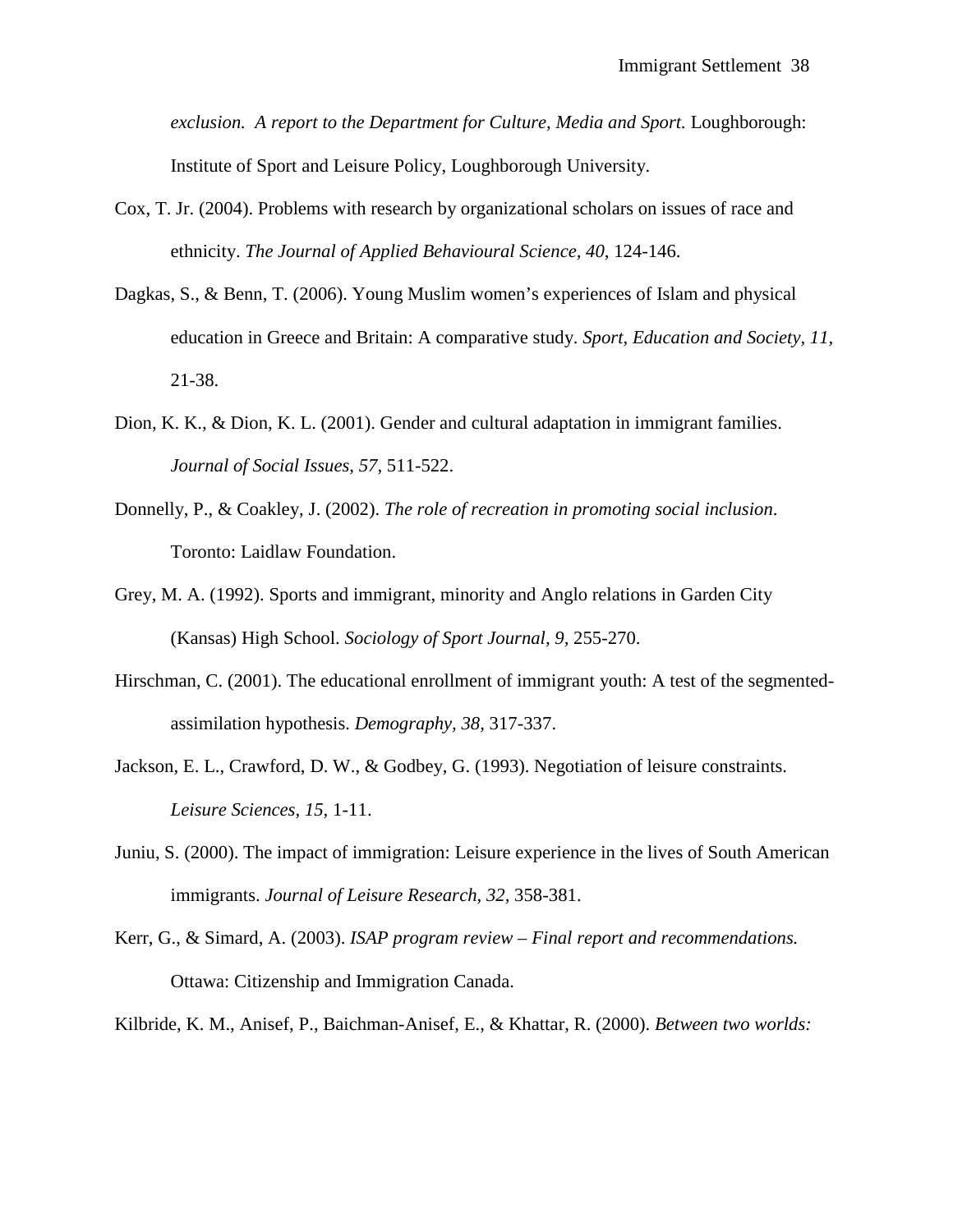*The experiences and concerns of immigrant youth in Ontario*. Toronto: CERIS and CIC-OASIS.

Kosygina, L. V. (2005). Doing gender in research: Reflection on experience from the field. *The Qualitative Report, 10*, 87-95. Retrieved February 10, 2006 from [http://www.nova.edu/ssss/QR/QR10-1/kosygina.pdf.](http://www.nova.edu/ssss/QR/QR10-1/kosygina.pdf)

- Kunz, J. L., & Hanvey, L. (2000). *Immigrant youth in Canada.* Ottawa: Canadian Council on Social Development.
- Livengood, J. S., & Stodolska, M. (2004). The effects of discrimination and constraints negotiation on leisure behavior of American Muslims in the post-September 11 America. *Journal of Leisure Research, 36,* 183-208.
- Mannell, R. C., & Kleiber, D. A. (1997). *A social psychology of leisure.* State College: Venture Publishing.
- Omidvar, R., & Richmond, T. (2003). *Immigrant settlement and social inclusion in Canada*. Toronto: Laidlaw Foundation.
- Patton, M. Q. (2002). *Qualitative research and evaluation methods*. Thousand Oaks, CA: Sage Publications.
- Reitz, J. G. (1995). *A review of the literature on aspects of ethno-racial access, utilization and delivery of social services.* Toronto: CERIS Virtual library.
- Rublee, C. B., & Shaw, S. M. (1991). Constraints on the leisure and community participation of immigrant women: Implications for social integration. *Society and Leisure, 14,* 133-150.
- Sam, D. L. (2000). Psychological adaptation of adolescents with immigrant backgrounds. *Journal of Social Psychology, 140,* 1-25.

Scott, W. A., & Scott, R. (1989). *Adaptation of immigrants*. Oxford: Pergamon Press.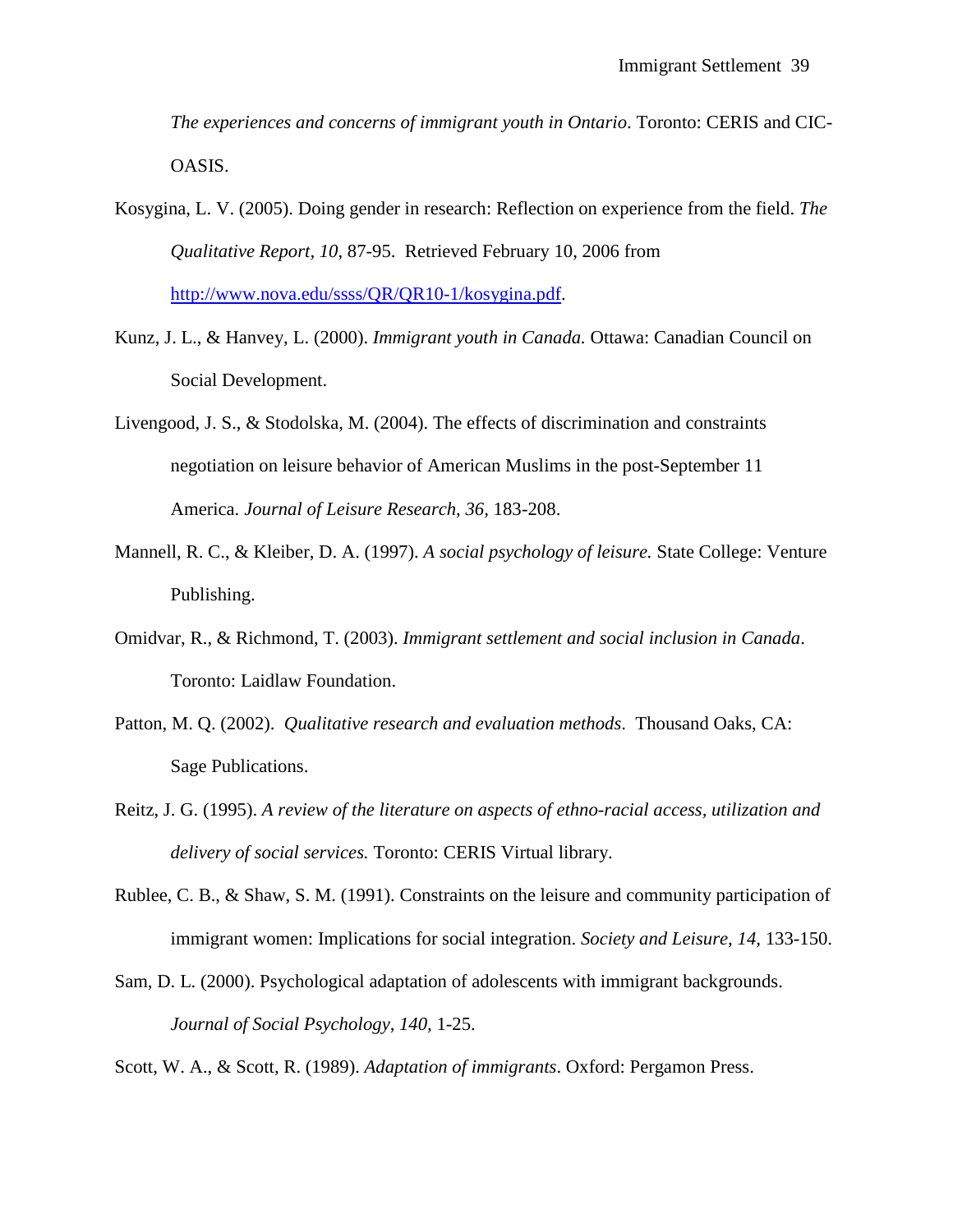- Seat, R. (2000). *Factors affecting the settlement and adaptation process of Canadian adolescent newcomers 16-19 years of age*. Toronto: Family Service Association of Toronto.
- Stodolska, M. (1998). Assimilation and leisure constraints: Dynamics of constraints on leisure in immigrant populations. *Journal of Leisure Research, 30,* 521-551.
- Stodolska, M. (2000). Changes in leisure participation patterns after immigration. *Leisure Sciences, 22,* 39-63.
- Stodolska, M., & Alexandris, K. (2004). The role of recreational sport in the adaptation of first generation immigrants to the United States. *Journal of Leisure Research, 36*, 379-413.
- Stodolska, M., & Yi, J. (2003). Impacts of immigration on ethnic identity and leisure behavior of adolescent immigrants from Korea, Mexico and Poland. *Journal of Leisure Research, 35,* 49-79.
- Taylor, T. (2001). Cultural diversity and leisure: Experiences of women in Australia. *Society and Leisure, 24,* 535-555.
- Taylor, T., & Doherty, A. (2005). Adolescent sport, recreation and physical education: Experiences of recent arrivals to Canada. *Sport, Education and Society, 10,* 211-238.
- Tirone, S., & Pedlar, A. (2000). Understanding the leisure experiences of a minority ethnic group: South Asian teens and young adults in Canada. *Society and Leisure*, *23*, 145-169.
- Tsai, E. H., & Coleman, D. J. (1999). Leisure constraints of Chinese immigrants: An exploratory study. *Society and Leisure, 22*, 243-264.
- Ullman, C., & Tatar, M. (2001). Psychological adjustment among Israeli adolescent immigrants: A report on life satisfaction, self-concept, and self-esteem. *Journal of Youth and Adolescence, 30,* 449-464.

Williams, C. L., & Berry, J. W. (1991). Primary prevention of acculturative stress among